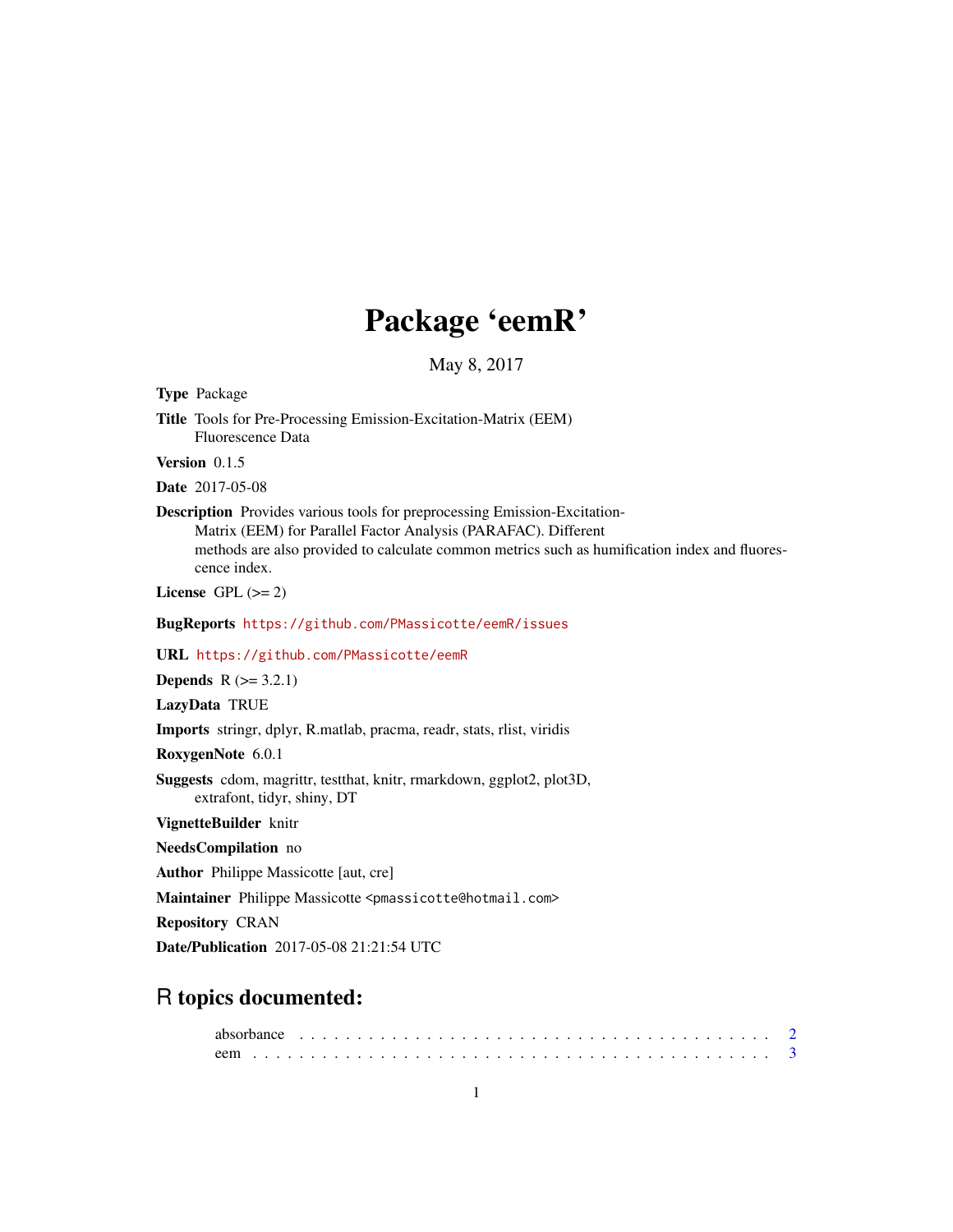#### <span id="page-1-0"></span>2 absorbance and  $\alpha$  absorbance and  $\alpha$  absorbance

| $\overline{4}$ |
|----------------|
| $\overline{4}$ |
| 5              |
| $\overline{7}$ |
| 8              |
| -9             |
|                |
|                |
|                |
|                |
|                |
|                |
|                |
|                |
|                |
|                |
|                |
|                |
|                |
|                |
|                |
|                |

## **Index** [26](#page-25-0)

absorbance *CDOM absorbance data.*

# Description

Simple absorbance spectra used to test package's functions.

# Usage

```
data("absorbance")
```
# Format

A data frame with 711 rows and 4 variables

# Details

- wavelength. Wavelengths used for measurements (190-900 nm.)
- absorbance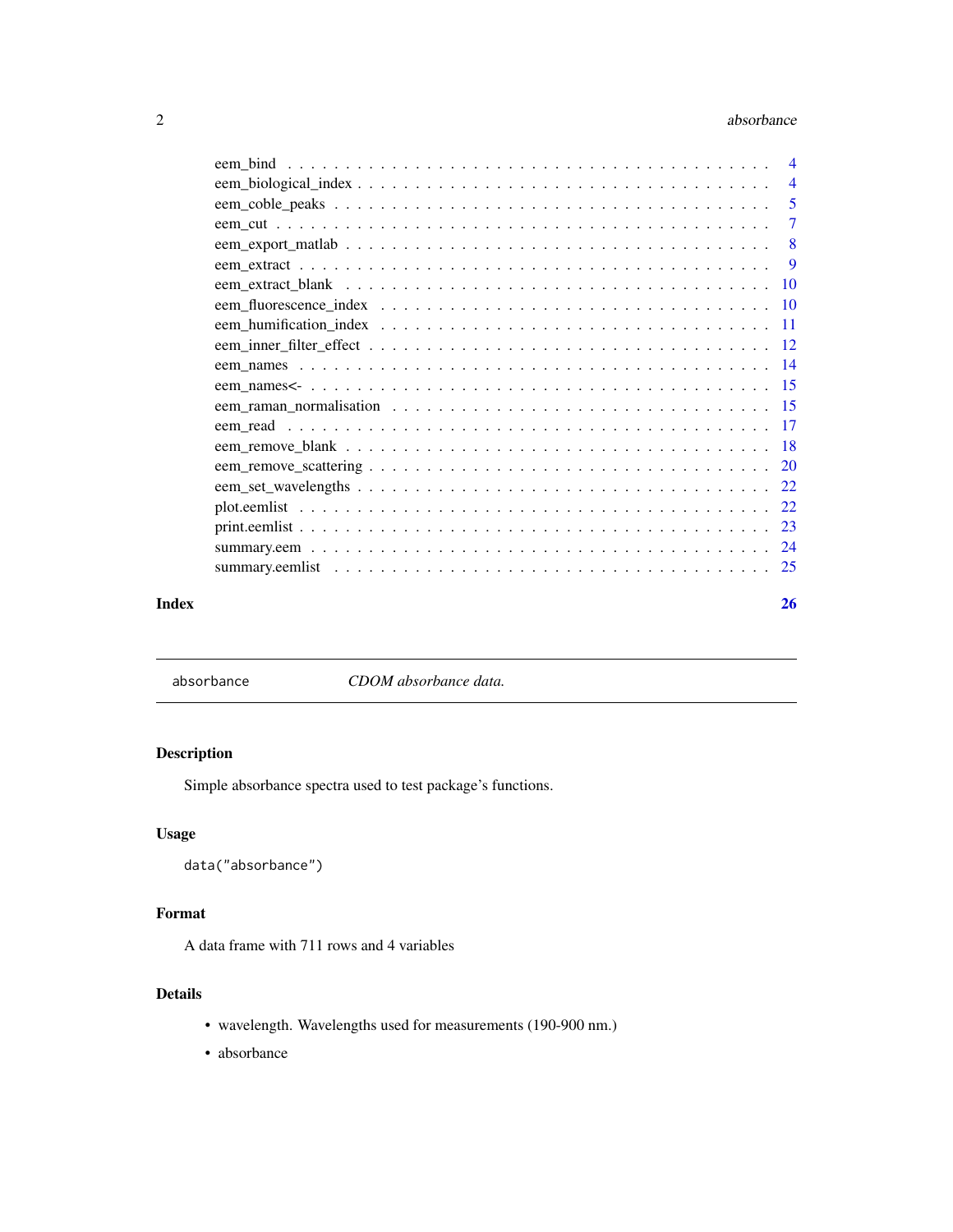#### <span id="page-2-0"></span>eem 3

# Examples

data("absorbance")

```
plot(absorbance$wavelength, absorbance$sample1, type = "l",
xlab = "Wavelengths", ylab = "Absorbance per meter")
lines(absorbance$wavelength, absorbance$sample2, col = "blue")
lines(absorbance$wavelength, absorbance$sample3, col = "red")
```
#### eem *eem constructor*

# Description

eem constructor

# Usage

eem(file, x, ex, em, location = NA)

# Arguments

| file         | A string containing the file name of the eem. |
|--------------|-----------------------------------------------|
| $\mathsf{x}$ | A matrix with fluorescence values.            |
| ex           | Vector of excitation wavelengths.             |
| em           | Vector of emission wavelengths.               |
| location     | Location of the eem file.                     |

## Value

An object of class eem containing:

- sample The file name of the eem.
- x A matrix with fluorescence values.
- em Emission vector of wavelengths.
- ex Excitation vector of wavelengths.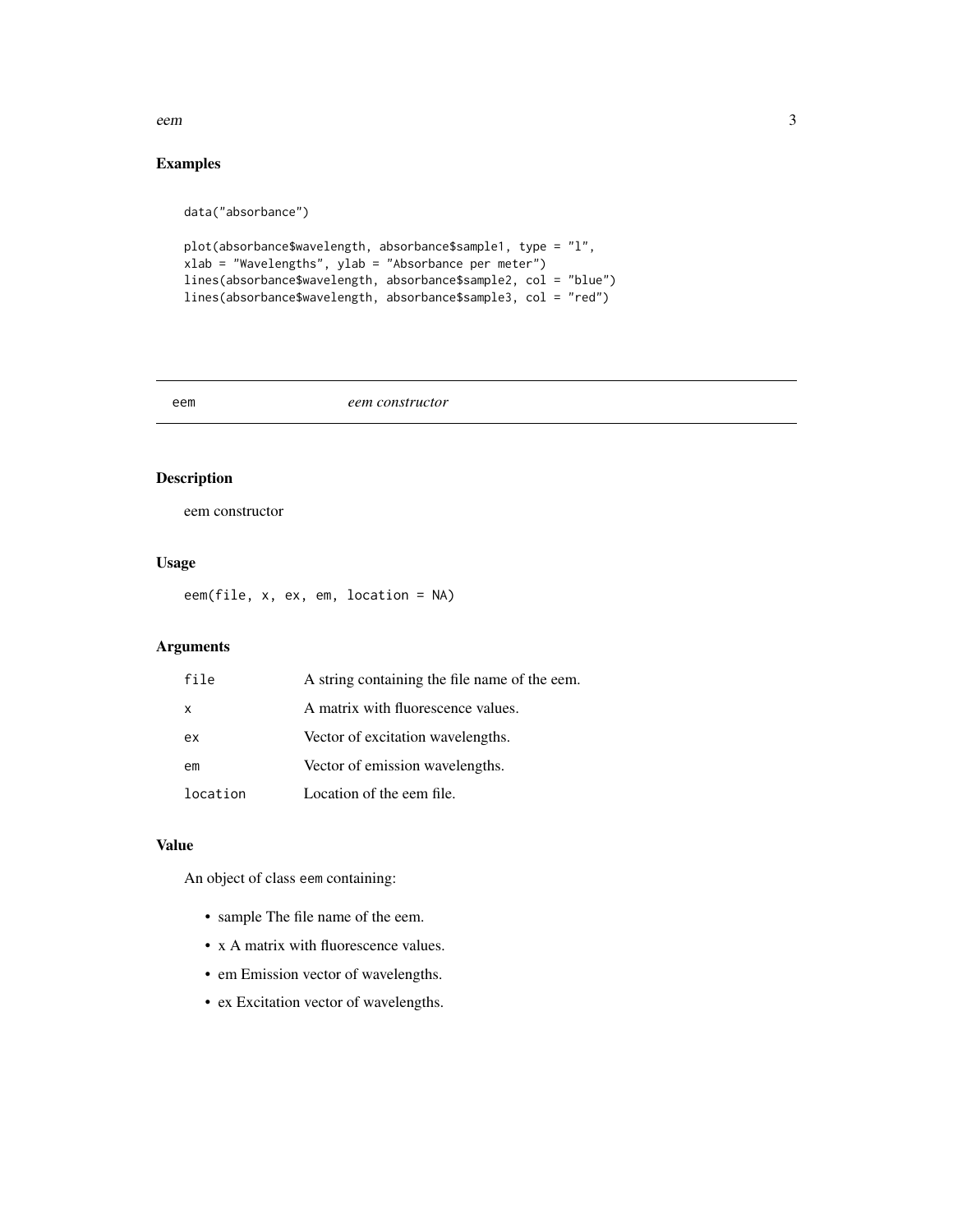<span id="page-3-0"></span>

## Description

Function to bind EEMs that have been loaded from different folders or have been processed differently.

#### Usage

```
eem_bind(...)
```
# Arguments

... One or more object of class eemlist.

## Value

An object of eemlist.

## Examples

```
file <- system.file("extdata/cary/scans_day_1/", "sample1.csv", package = "eemR")
eem <- eem_read(file)
```
eem <- eem\_bind(eem, eem)

eem\_biological\_index *Calculate the biological fluorescence index (BIX)*

## Description

The biological fluorescence index (BIX) is calculated by dividing the fluorescence at excitation 310 nm and emission at 380 nm ( $ex = 310$ ,  $em = 380$ ) by that at excitation 310 nm and emission at 430  $nm (ex = 310, em = 430).$ 

## Usage

eem\_biological\_index(eem, verbose = TRUE)

## Arguments

| eem     | An object of class eemlist.                                   |
|---------|---------------------------------------------------------------|
| verbose | Logical determining if additional messages should be printed. |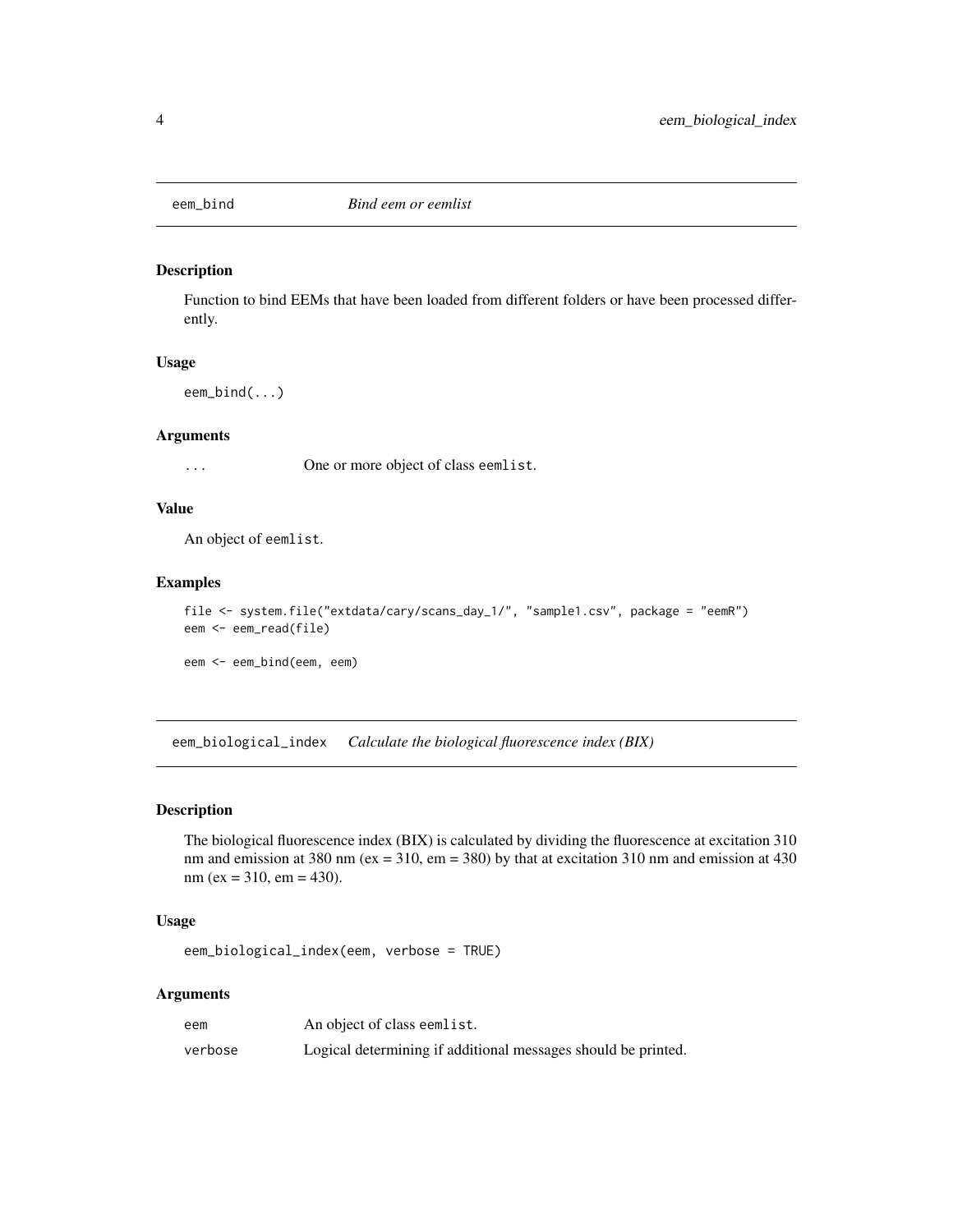## <span id="page-4-0"></span>Value

An object of class eemlist.

A data frame containing the biological index (BIX) for each eem.

#### Interpolation

Different excitation and emission wavelengths are often used to measure EEMs. Hence, it is possible to have mismatchs between measured wavelengths and wavelengths used to calculate specific metrics. In these circumstances, EEMs are interpolated using the [interp2](#page-0-0) function from the parcma library. A message warning the user will be prompted if data interpolation is performed.

#### References

Huguet, A., Vacher, L., Relexans, S., Saubusse, S., Froidefond, J. M., & Parlanti, E. (2009). Properties of fluorescent dissolved organic matter in the Gironde Estuary. Organic Geochemistry, 40(6), 706-719.

<http://doi.org/10.1016/j.orggeochem.2009.03.002>

#### See Also

[interp2](#page-0-0)

# Examples

```
file <- system.file("extdata/cary/scans_day_1/", package = "eemR")
eem <- eem_read(file)
```
eem\_biological\_index(eem)

eem\_coble\_peaks *Extract fluorescence peaks*

# Description

Extract fluorescence peaks

#### Usage

```
eem_coble_peaks(eem, verbose = TRUE)
```
## **Arguments**

| eem     | An object of class eemlist.                                   |
|---------|---------------------------------------------------------------|
| verbose | Logical determining if additional messages should be printed. |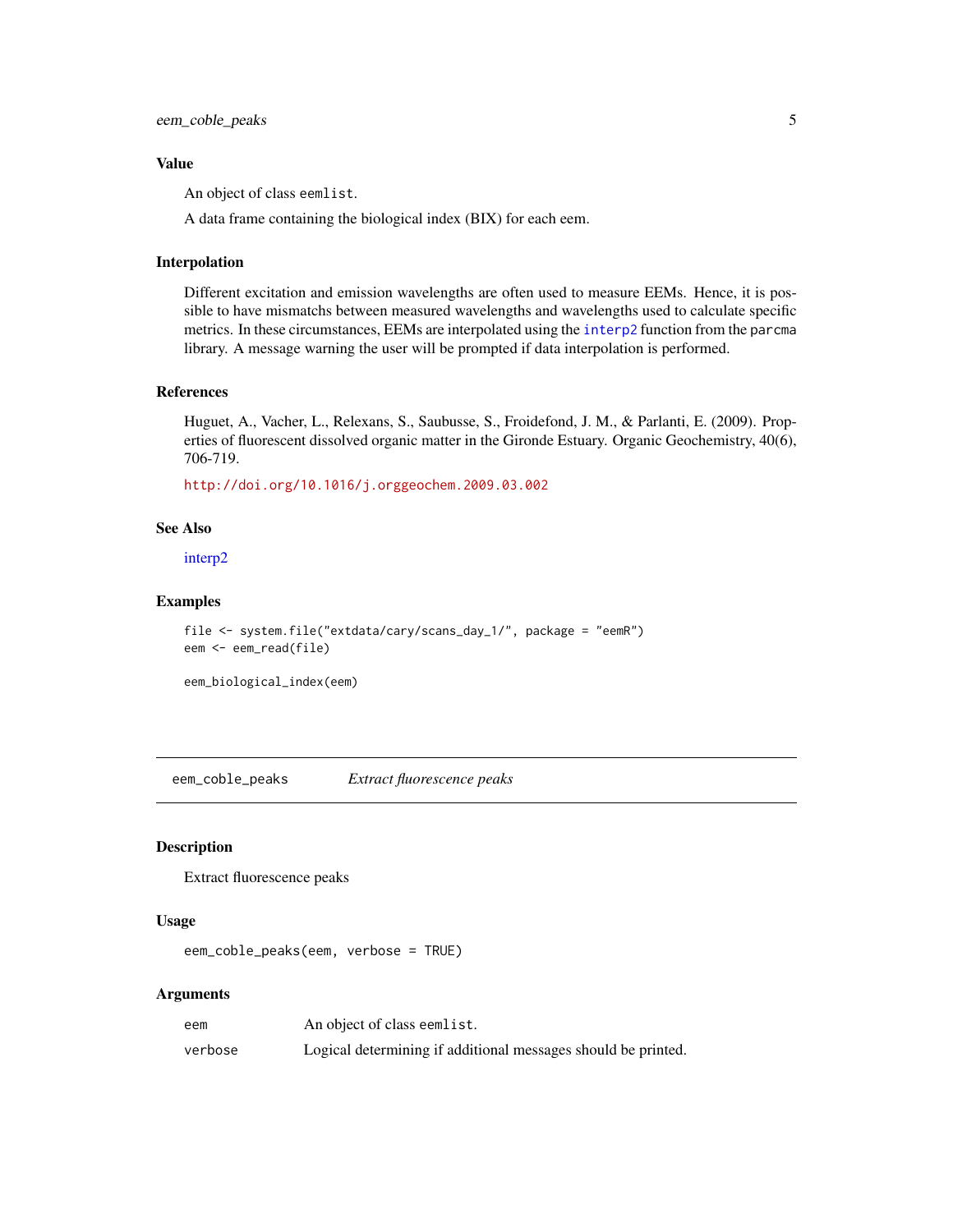## <span id="page-5-0"></span>Details

According to Coble (1996), peaks are defined as follow:

Peak B: ex = 275 nm, em = 310 nm

Peak T: ex = 275 nm, em = 340 nm

Peak A: ex = 260 nm, em = 380:460 nm

Peak M: ex = 312 nm, em = 380:420 nm

peak C: ex = 350 nm, em = 420:480 nm

Given that peaks A, M and C are not defined at fix emission wavelength, the maximum fluorescence value in the region is extracted.

## Value

An object of class eemlist.

A data frame containing peaks B, T, A, M and C for each eem. See details for more information.

## Interpolation

Different excitation and emission wavelengths are often used to measure EEMs. Hence, it is possible to have mismatchs between measured wavelengths and wavelengths used to calculate specific metrics. In these circumstances, EEMs are interpolated using the [interp2](#page-0-0) function from the parcma library. A message warning the user will be prompted if data interpolation is performed.

# References

Coble, P. G. (1996). Characterization of marine and terrestrial DOM in seawater using excitationemission matrix spectroscopy. Marine Chemistry, 51(4), 325-346.

[http://doi.org/10.1016/0304-4203\(95\)00062-3](http://doi.org/10.1016/0304-4203(95)00062-3)

# See Also

[interp2](#page-0-0)

## Examples

```
file <- system.file("extdata/cary/scans_day_1/", "sample1.csv", package = "eemR")
eem <- eem_read(file)
```
eem\_coble\_peaks(eem)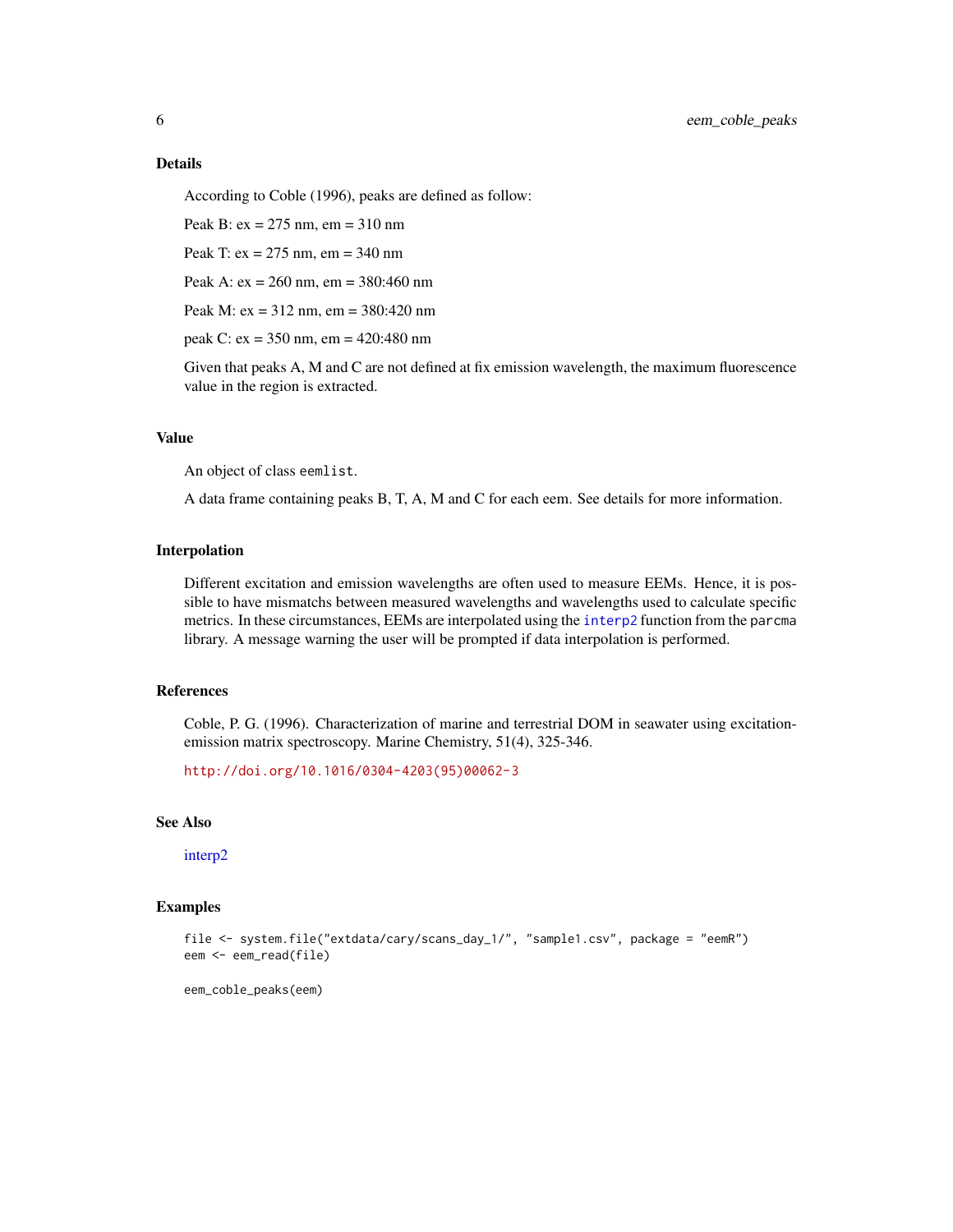<span id="page-6-0"></span>

# Description

Cut emission and/or excitation wavelengths from EEMs

## Usage

eem\_cut(eem, ex, em, exact = TRUE, fill\_with\_na = FALSE)

# Arguments

| eem          | An object of class eemlist.                                                                                                                          |
|--------------|------------------------------------------------------------------------------------------------------------------------------------------------------|
| ex           | A numeric vector of excitation wavelengths to be removed.                                                                                            |
| em           | A numeric vector of emission wavelengths to be removed.                                                                                              |
| exact        | Logical. If TRUE, only wavelengths matching em and/or ex will be removed. If<br>FALSE, all wavelengths in the range of em and/or ex will be removed. |
| fill_with_na | Logical. If TRUE, fluorescence values at specified wavelengths will be replaced<br>with NA. If FALSE, these values will be removed.                  |

# Value

An object of class eemlist.

# Examples

```
# Open the fluorescence eem
file <- system.file("extdata/cary/scans_day_1/", "sample1.csv", package = "eemR")
eem <- eem_read(file)
plot(eem)
# Cut few excitation wavelengths
eem <- eem_cut(eem, ex = c(220, 225, 230, 230))
plot(eem)
eem <- eem_read(file)
eem <- eem_cut(eem, em = 350:400, fill_with_na = TRUE)
plot(eem)
```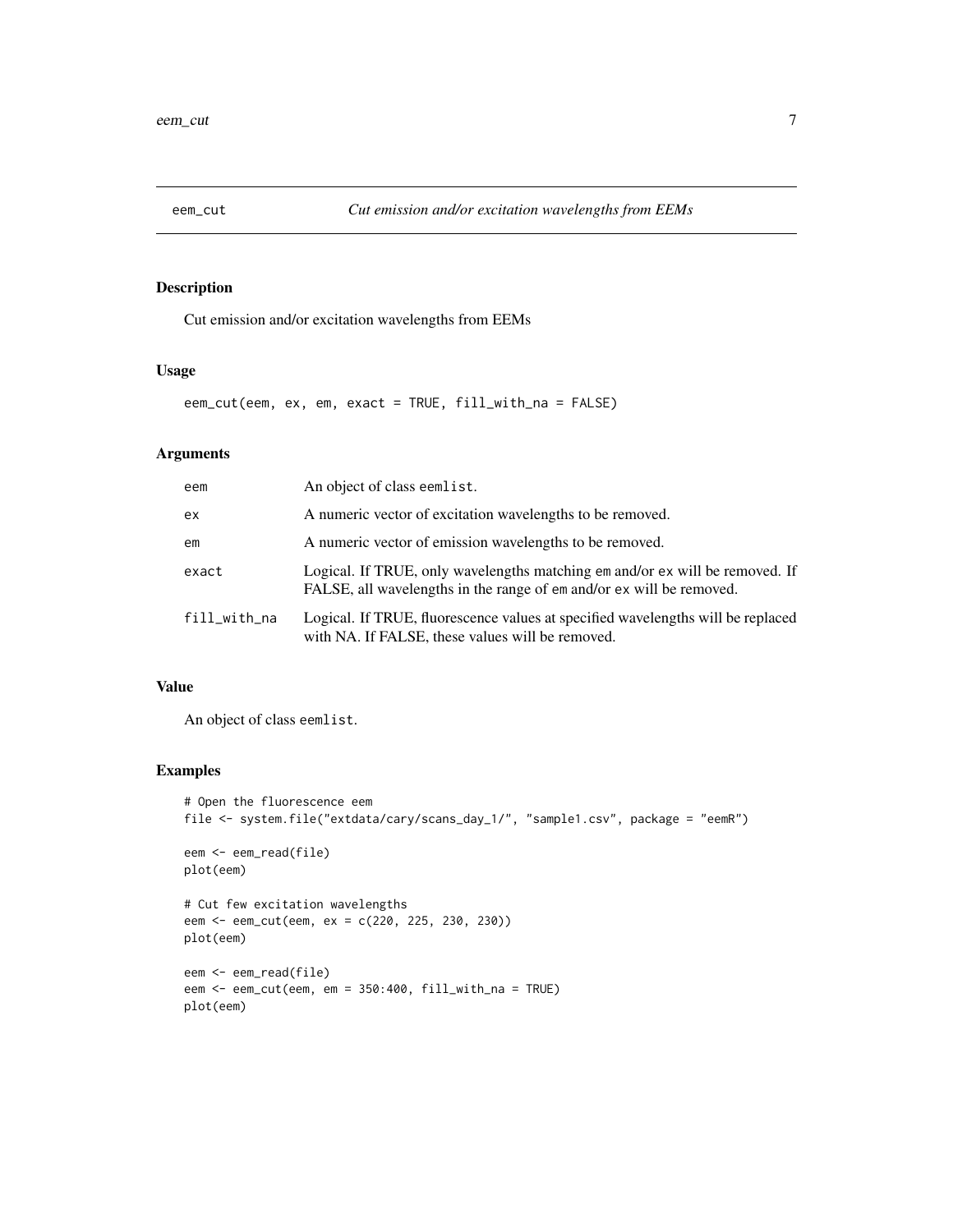<span id="page-7-0"></span>eem\_export\_matlab *Export EEMs to Matlab*

## Description

Export EEMs to Matlab

## Usage

eem\_export\_matlab(file, ...)

#### Arguments

| file     | The mat file name where to export the structure. |
|----------|--------------------------------------------------|
| $\cdots$ | One or more object of class eemlist.             |

## Details

The function exports EEMs into PARAFAC-ready Matlab .mat file usable by the [drEEM](#page-0-0) toolbox.

## Value

A structure named OriginalData is created and contains:

nSample The number of eems.

nEx The number of excitation wavelengths.

nEm The number of emission wavelengths.

Ex A vector containing excitation wavelengths.

Em A vector containing emission wavelengths.

X A 3D matrix (nSample X nEx X nEm) containing EEMs.

sample\_name The list of sample names (i.e. file names) of the imported EEMs.

#### Known bug in export

eemR uses R.Matlab to export the the fluorescence data into a matfile. However, there is currently a bug in the latter package that require the user to reshape the exported data once in Matlab. This can be done using the following command: load('OriginalData.mat'); OriginalData.X = reshape(OriginalData.X, C

## Examples

```
file <- system.file("extdata/cary/", package = "eemR")
eem <- eem_read(file, recursive = TRUE)
export_to <- paste(tempfile(), ".mat", sep = "")
eem_export_matlab(export_to, eem)
```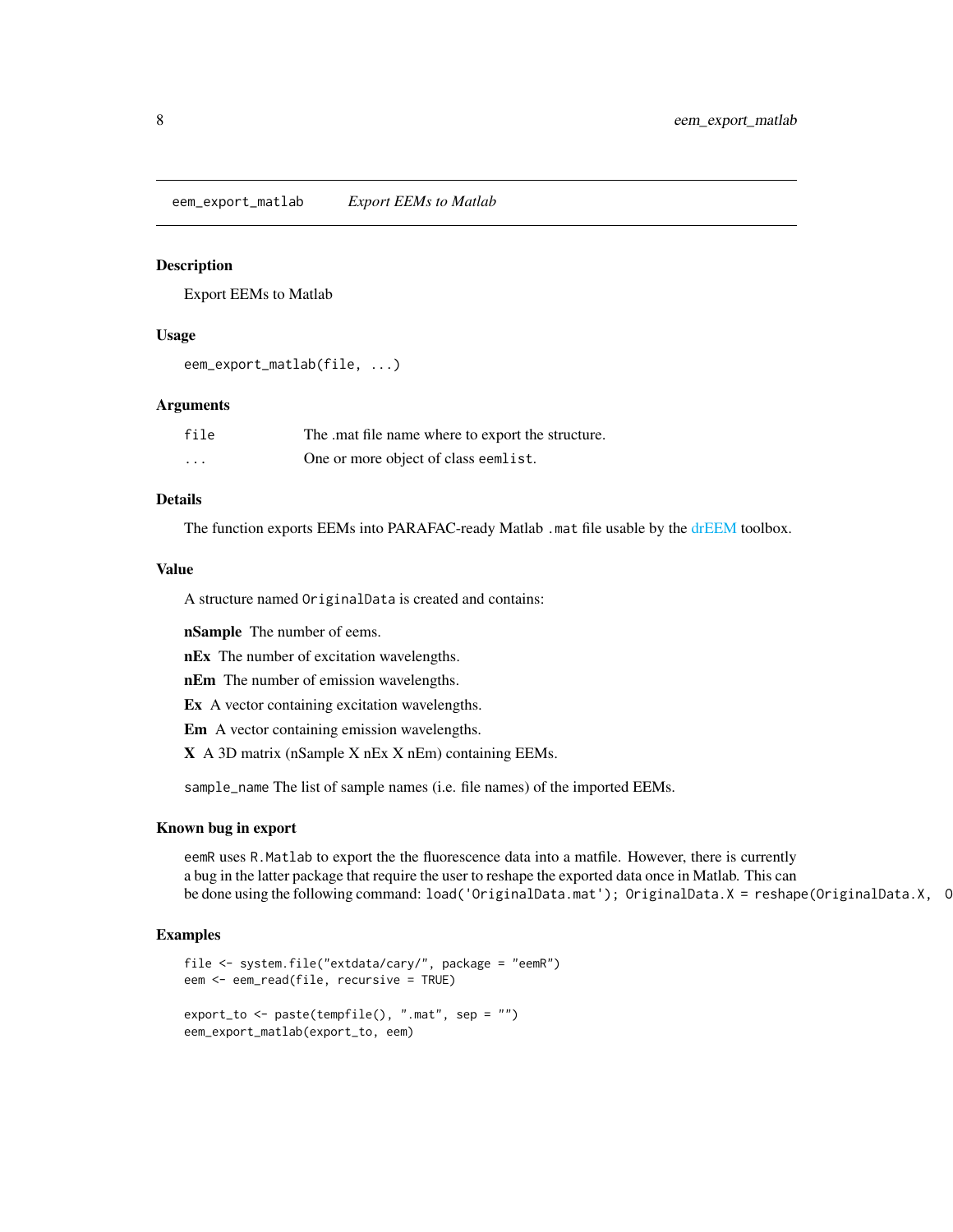<span id="page-8-0"></span>

# Description

Extract EEM samples

## Usage

```
eem_extract(eem, sample, keep = FALSE, ignore_case = FALSE,
 verbose = TRUE)
```
# Arguments

| eem         | An object of class eemlist.                                                                    |
|-------------|------------------------------------------------------------------------------------------------|
| sample      | Either numeric of character vector. See details for more information.                          |
| keep        | logical. If TRUE, the specified sample will be returned. If FALSE, they will be<br>removed.    |
| ignore_case | Logical, should sample name case should be ignored (TRUE) or not (FALSE).<br>Default is FALSE. |
| verbose     | Logical determining if removed/extracted eems should be printed on screen.                     |

# Details

sample argument can be either numeric or character vector. If it is numeric, samples at specified index will be removed.

If sample is character, regular expression will be used and all sample names that have a partial or complete match with the expression will be removed. See examples for more details.

## Value

An object of class eemlist.

# Examples

```
folder <- system.file("extdata/cary/scans_day_1", package = "eemR")
eems <- eem_read(folder)
```
#### eems

```
# Remove first and third samples
eem_extract(eems, c(1, 3))
```
# Remove everything except first and third samples eem\_extract(eems, c(1, 3), keep = TRUE)

# Remove all samples containing "3" in their names.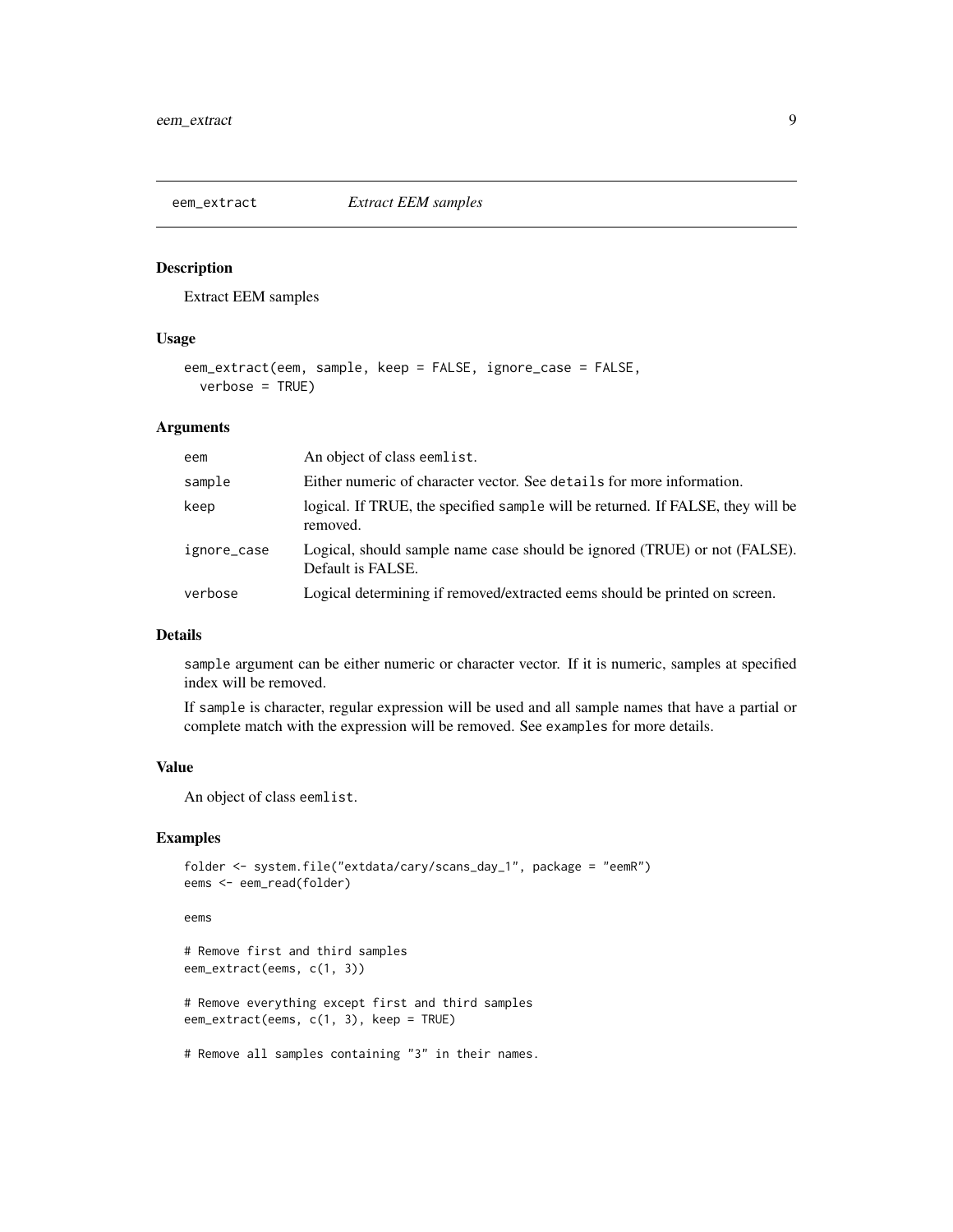```
eem_extract(eems, "3")
# Remove all samples containing either character "s" or character "2" in their names.
eem_extract(eems, c("s", "2"))
# Remove all samples containing "blank" or "nano"
eem_extract(eems, c("blank", "nano"))
```
eem\_extract\_blank *Extract blank EEM*

## Description

Extract blank EEM

## Usage

```
eem_extract_blank(eem, average = TRUE)
```
# Arguments

| eem     | An object of class eemlist.                  |
|---------|----------------------------------------------|
| average | Logical. If TRUE blank EEMs will be averaged |

## Value

An object of class eemlist.

eem\_fluorescence\_index

*Calculate the fluorescence index (FI)*

# Description

Calculate the fluorescence index (FI)

# Usage

eem\_fluorescence\_index(eem, verbose = TRUE)

## Arguments

| eem     | An object of class eemlist.                                   |
|---------|---------------------------------------------------------------|
| verbose | Logical determining if additional messages should be printed. |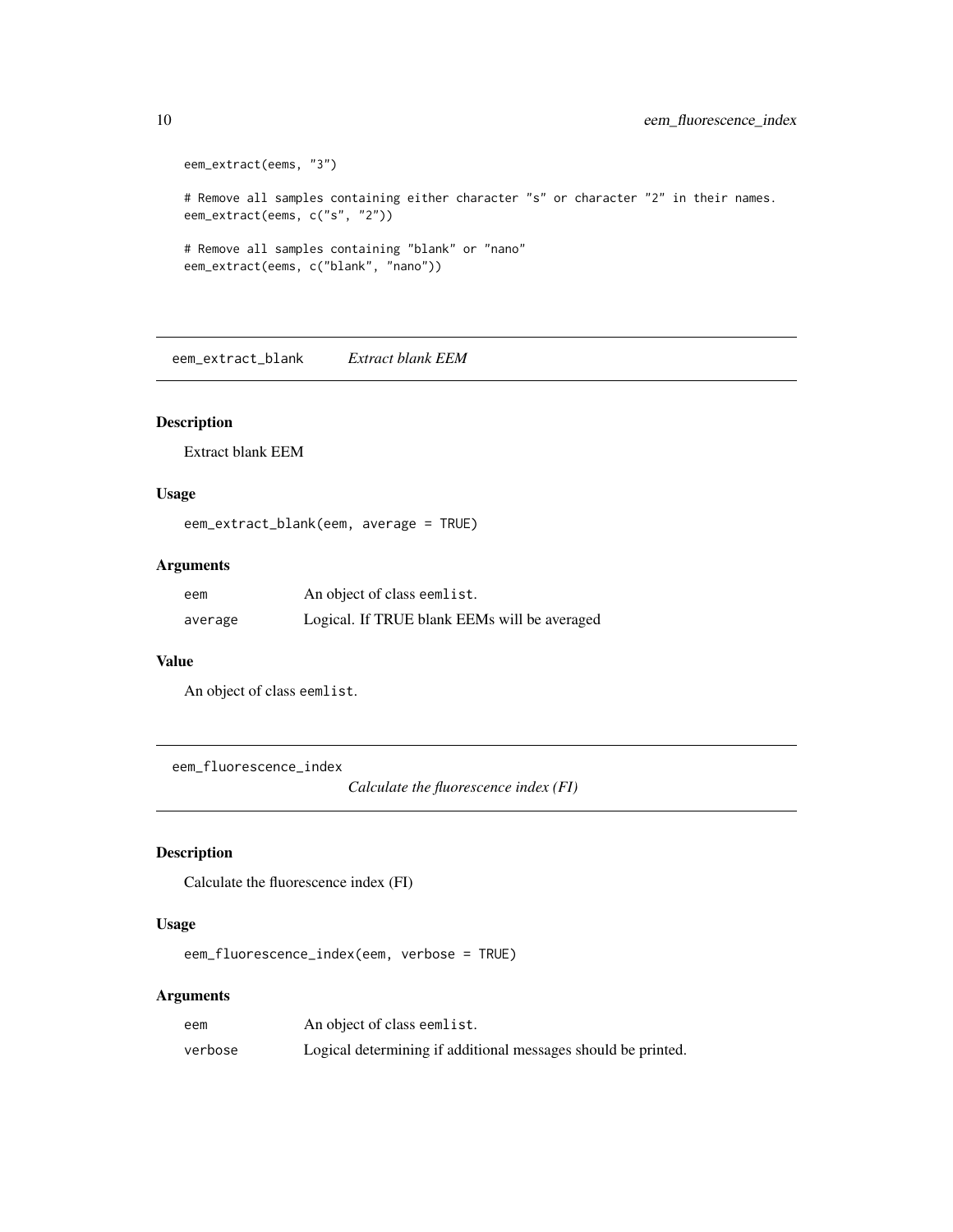## <span id="page-10-0"></span>Value

An object of class eemlist.

A data frame containing fluorescence index (FI) for each eem.

#### Interpolation

Different excitation and emission wavelengths are often used to measure EEMs. Hence, it is possible to have mismatchs between measured wavelengths and wavelengths used to calculate specific metrics. In these circumstances, EEMs are interpolated using the [interp2](#page-0-0) function from the parcma library. A message warning the user will be prompted if data interpolation is performed.

# References

<http://doi.wiley.com/10.4319/lo.2001.46.1.0038>

## See Also

[interp2](#page-0-0)

# Examples

```
file <- system.file("extdata/cary/scans_day_1/", "sample1.csv", package = "eemR")
eem <- eem_read(file)
```
eem\_fluorescence\_index(eem)

eem\_humification\_index

*Calculate the fluorescence humification index (HIX)*

#### Description

The fluorescence humification index (HIX), which compares two broad aromatic dominated fluorescence maxima, is calculated at 254 nm excitation by dividing the sum of fluorescence intensities between emission 435 to 480 nm by the the sum of fluorescence intensities between 300 to 345 nm.

## Usage

```
eem_humification_index(eem, scale = FALSE, verbose = TRUE)
```
## Arguments

| eem     | An object of class eemlist.                                                                        |
|---------|----------------------------------------------------------------------------------------------------|
| scale   | Logical indicating if HIX should be scaled, default is FALSE. See details for<br>more information. |
| verbose | Logical determining if additional messages should be printed.                                      |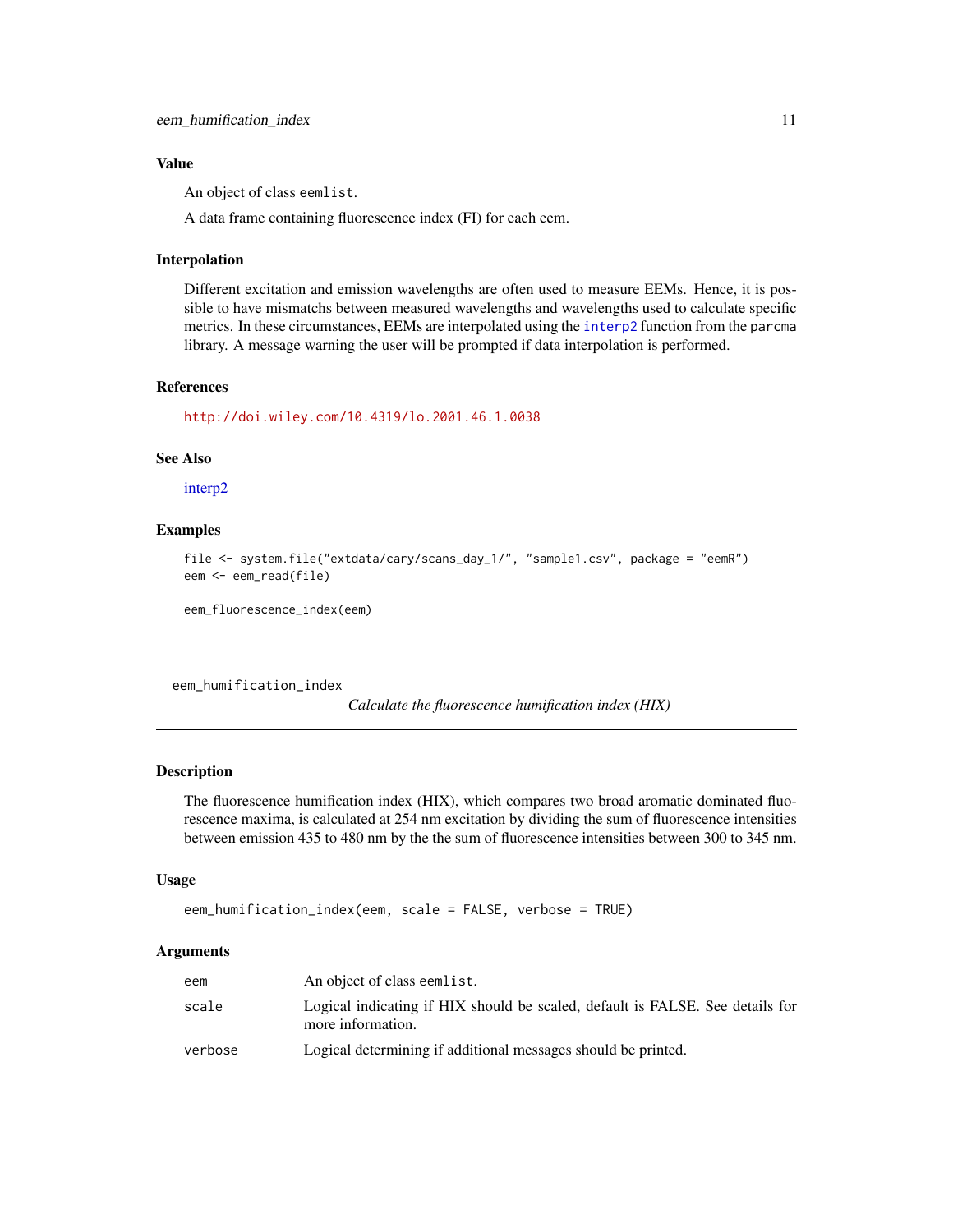## <span id="page-11-0"></span>Value

An object of class eemlist.

A data frame containing the humification index (HIX) for each eem.

# Interpolation

Different excitation and emission wavelengths are often used to measure EEMs. Hence, it is possible to have mismatchs between measured wavelengths and wavelengths used to calculate specific metrics. In these circumstances, EEMs are interpolated using the [interp2](#page-0-0) function from the parcma library. A message warning the user will be prompted if data interpolation is performed.

## References

Ohno, T. (2002). Fluorescence Inner-Filtering Correction for Determining the Humification Index of Dissolved Organic Matter. Environmental Science & Technology, 36(4), 742-746.

<http://doi.org/10.1021/es0155276>

# See Also

[interp2](#page-0-0)

## Examples

```
file <- system.file("extdata/cary/scans_day_1/", package = "eemR")
eem <- eem_read(file)
```
eem\_humification\_index(eem)

eem\_inner\_filter\_effect

*Inner-filter effect correction*

# Description

Inner-filter effect correction

## Usage

```
eem_inner_filter_effect(eem, absorbance, pathlength = 1)
```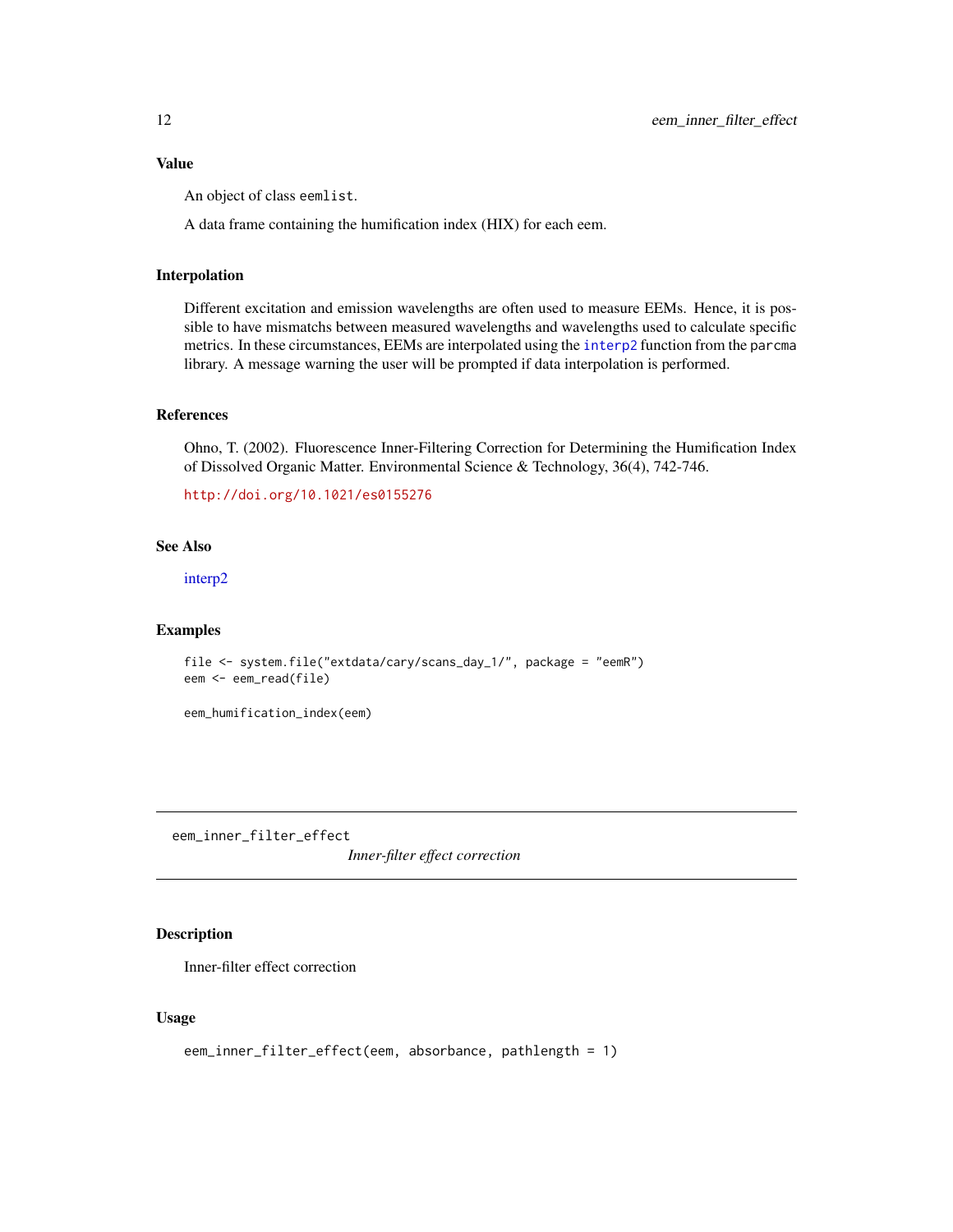#### **Arguments**

| eem        | An object of class eemlist.                                                                                                |
|------------|----------------------------------------------------------------------------------------------------------------------------|
| absorbance | A data frame with:                                                                                                         |
|            | <b>wavelength</b> A numeric vector containing wavelengths.<br>One or more numeric vectors containing absorbance spectra.   |
| pathlength | A numeric value indicating the pathlength (in cm) of the cuvette used for ab-<br>sorbance measurement. Default is 1 (1cm). |

# **Details**

The inner-filter effect correction procedure is assuming that fluorescence has been measured in 1 cm cuvette. Hence, absorbance will be converted per cm. Note that raw absorbance should be provided (i.e. not expressed by meter).

## Value

An object of class eemlist.

An object of class eem containing:

- sample The file name of the eem.
- x A matrix with fluorescence values.
- em Emission vector of wavelengths.
- ex Excitation vector of wavelengths.

#### Names matching

The names of absorbance variables are expected to match those of the eems. If the appropriate absorbance spectrum is not found, an uncorrected eem will be returned and a warning message will be printed.

#### Sample dilution

Kothawala et al. 2013 have shown that a 2-fold dilution was required for sample presenting total absorbance > 1.5 in a 1 cm cuvette. Accordingly, a message will warn the user if total absorbance is greater than this threshold.

## References

Parker, C. a., & Barnes, W. J. (1957). Some experiments with spectrofluorometers and filter fluorimeters. The Analyst, 82(978), 606. <http://doi.org/10.1039/an9578200606>

Kothawala, D. N., Murphy, K. R., Stedmon, C. A., Weyhenmeyer, G. A., & Tranvik, L. J. (2013). Inner filter correction of dissolved organic matter fluorescence. Limnology and Oceanography: Methods, 11(12), 616-630. <http://doi.org/10.4319/lom.2013.11.616>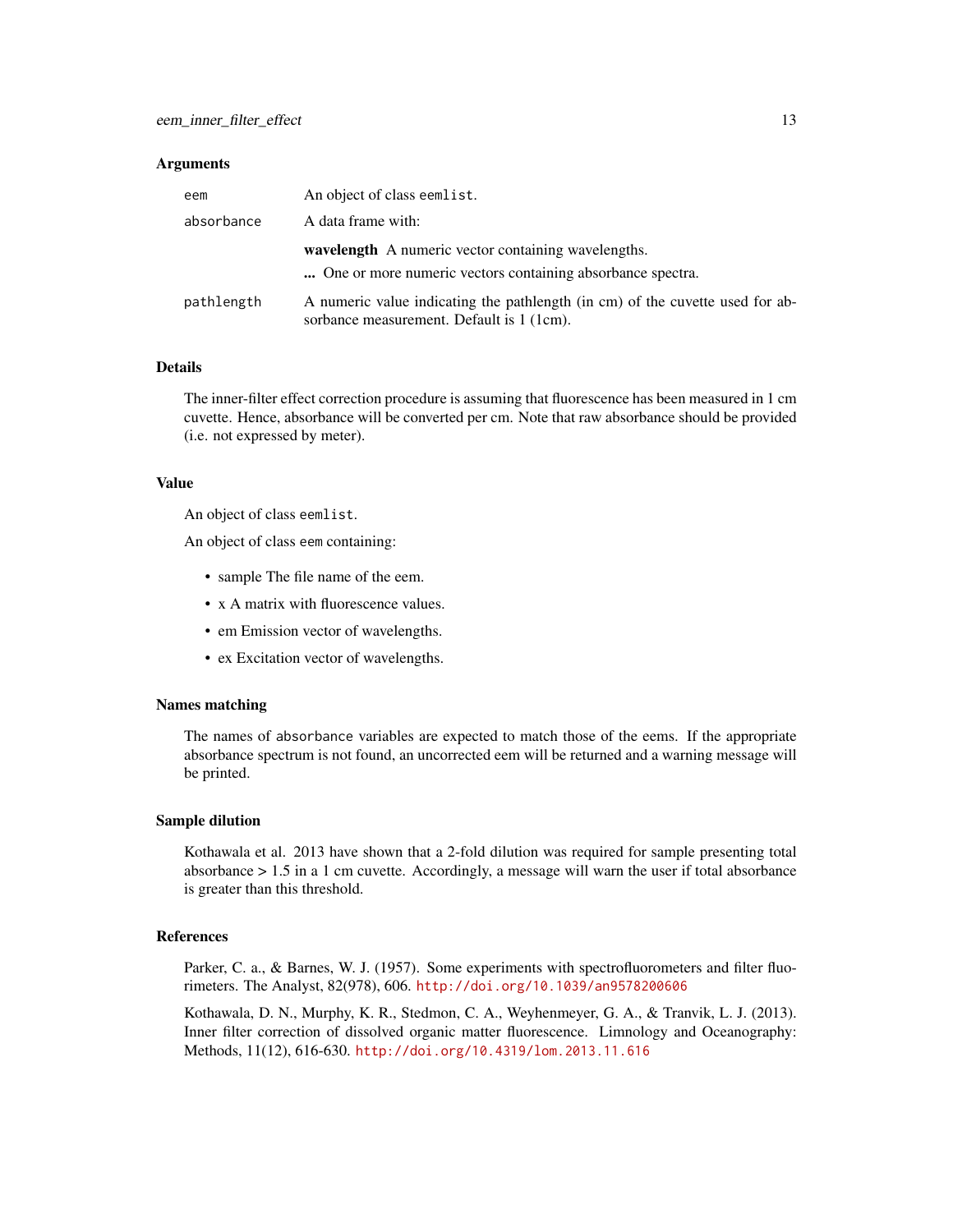# Examples

```
library(eemR)
data("absorbance")
folder <- system.file("extdata/cary/scans_day_1", package = "eemR")
eems <- eem_read(folder)
eems <- eem_extract(eems, "nano") # Remove the blank sample
# Remove scattering (1st order)
eems <- eem_remove_scattering(eems, "rayleigh")
eems_corrected <- eem_inner_filter_effect(eems, absorbance = absorbance, pathlength = 1)
op \leq par(mfrow = c(2, 1))
plot(eems, which = 1)
plot(eems_corrected, which = 1)
par(op)
```
eem\_names *The names of an eem or eemlist objects*

#### Description

The names of an eem or eemlist objects

#### Usage

eem\_names(eem)

## Arguments

eem An object of class eemlist.

# Value

An object of class eemlist.

A character vector containing the names of the EEMs.

# Examples

```
file <- system.file("extdata/cary/", package = "eemR")
eem <- eem_read(file, recursive = TRUE)
```
eem\_names(eem)

<span id="page-13-0"></span>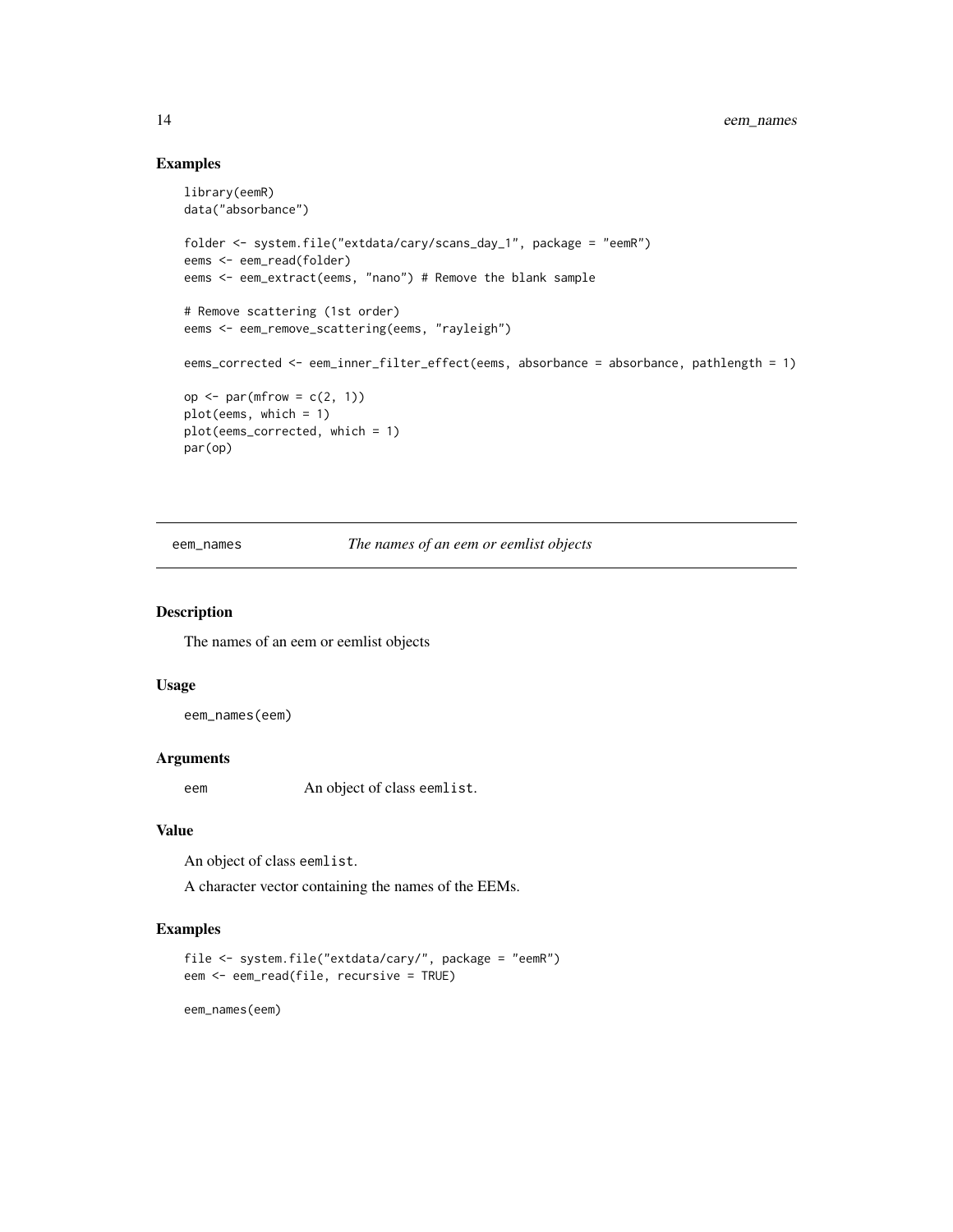<span id="page-14-0"></span>

# Description

Set the sample names of an eem or eemlist objects

# Usage

eem\_names(x) <- value

# Arguments

|       | An object of class eem or eemlist.                                       |  |
|-------|--------------------------------------------------------------------------|--|
| value | A character vector with new sample names. Must be equal in length to the |  |
|       | number of samples in the eem or eemlist.                                 |  |

## Value

An eem or eemlist.

# Examples

```
folder <- system.file("extdata/cary/scans_day_1", package = "eemR")
eems <- eem_read(folder)
eem_names(eems)
eem_names(eems) <- c("a", "b", "c", "d")
eem_names(eems)
```

```
eem_raman_normalisation
```
*Fluorescence Intensity Calibration Using the Raman Scatter Peak of Water*

# Description

Normalize fluorescence intensities to the standard scale of Raman Units (R.U).

# Usage

```
eem_raman_normalisation(eem, blank = NA)
```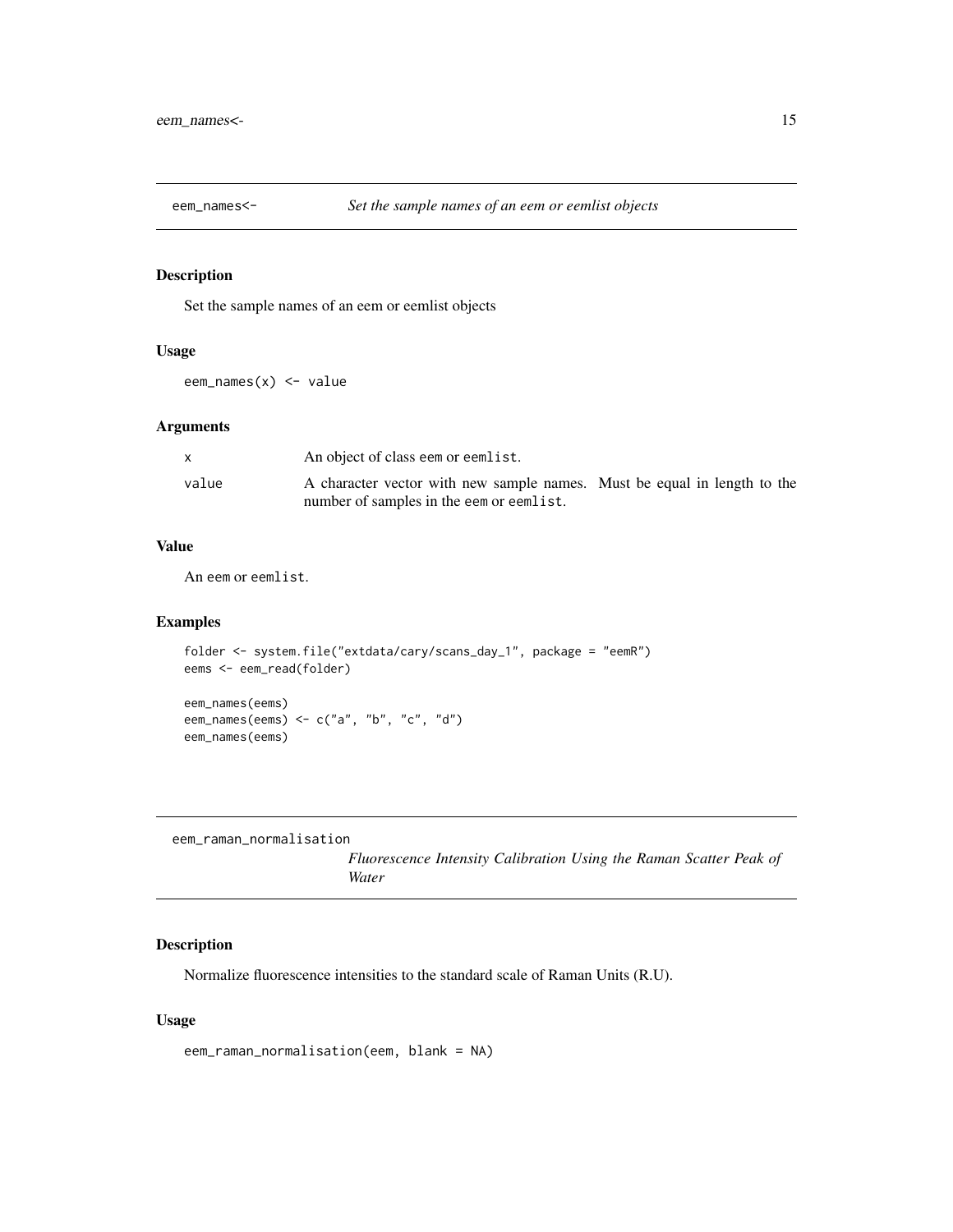#### Arguments

| eem   | An object of class eemlist. |
|-------|-----------------------------|
| blank | An object of class eemlist. |

## Details

The function will first try to use the provided blank. If the blank is omitted, the function will then try to extract the blank from the eemlist object. This is done by looking for sample names containing one of these complete or partial strings (ignoring case):

- 1. nano
- 2. miliq
- 3. milliq
- 4. mq
- 5. blank

Note that if blank is omitted, the function will group the eemlist based on file location and will assumes that there is a blank sample in each folder. In that context, the blank will be used on each sample in the same folder. If more than one blank is found they will be averaged (a message will be printed if this appends).

Consider the following example where there are two folders that could represent scans performed on two different days 'scans\_day\_1' and 'scans\_day\_2'.

| scans_day_1 |             |
|-------------|-------------|
|             | nano.csv    |
|             | sample1.csv |
|             | sample2.csv |
|             | sample3.csv |
| scans_day_2 |             |
|             | blank.csv   |
|             | s1.csv      |
|             | s2.csv      |
|             | s3.csv      |

In each folder there are three samples and one blank files. In that context, 'eem\_remove\_blank()' will use the blank 'nano.csv' from 'sample1.csv', 'sample2.csv' and 'sample3.csv'. The same strategy will be used for files in folder 'scans\_day\_2' but with blank named 'blank.csv'.

Note that the blanks eem are not returned by the function.

The normalization procedure consists in dividing all fluorescence intensities by the area (integral) of the Raman peak. The peak is located at excitation of 350 nm. (ex = 370) between 371 nm. and 428 nm in emission (371  $\le$  em  $\le$  428). Note that the data is interpolated to make sure that fluorescence at em 350 exist.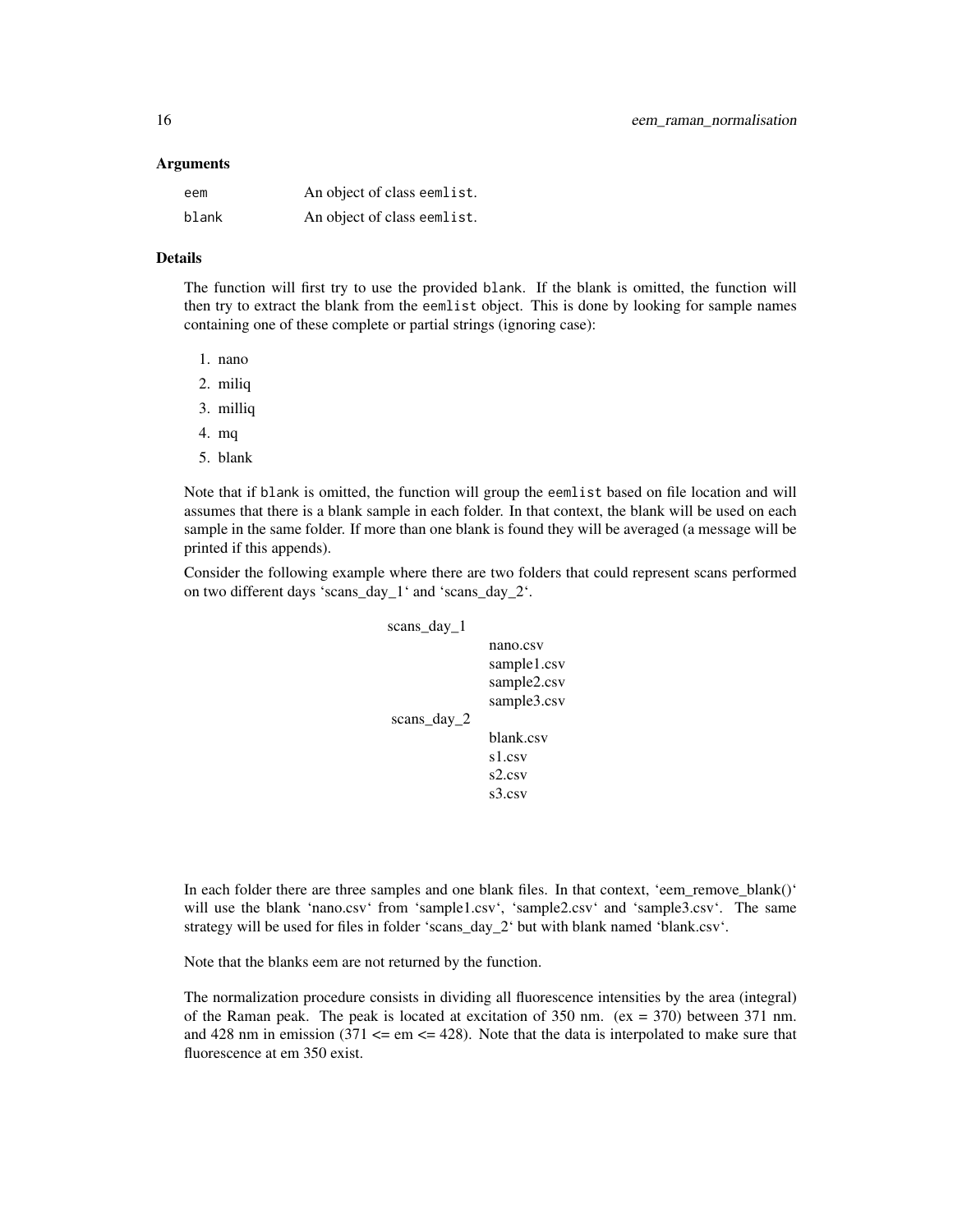#### <span id="page-16-0"></span>eem\_read 17

# Value

An object of class eemlist.

An object of class eem containing:

- sample The file name of the eem.
- x A matrix with fluorescence values.
- em Emission vector of wavelengths.
- ex Excitation vector of wavelengths.

#### References

Lawaetz, A. J., & Stedmon, C. A. (2009). Fluorescence Intensity Calibration Using the Raman Scatter Peak of Water. Applied Spectroscopy, 63(8), 936-940.

<http://doi.org/10.1366/000370209788964548>

Murphy, K. R., Stedmon, C. a., Graeber, D., & Bro, R. (2013). Fluorescence spectroscopy and multi-way techniques. PARAFAC. Analytical Methods, 5(23), 6557.

<http://xlink.rsc.org/?DOI=c3ay41160e>

## Examples

```
# Open the fluorescence eem
file <- system.file("extdata/cary/scans_day_1", "sample1.csv", package = "eemR")
eem <- eem_read(file)
```
plot(eem)

```
# Open the blank eem
file <- system.file("extdata/cary/scans_day_1", "nano.csv", package = "eemR")
blank <- eem_read(file)
```
# Do the normalisation eem <- eem\_raman\_normalisation(eem, blank)

plot(eem)

eem\_read *Read excitation-emission fluorescence matrix (eem)*

## Description

Read excitation-emission fluorescence matrix (eem)

#### Usage

eem\_read(file, recursive = FALSE)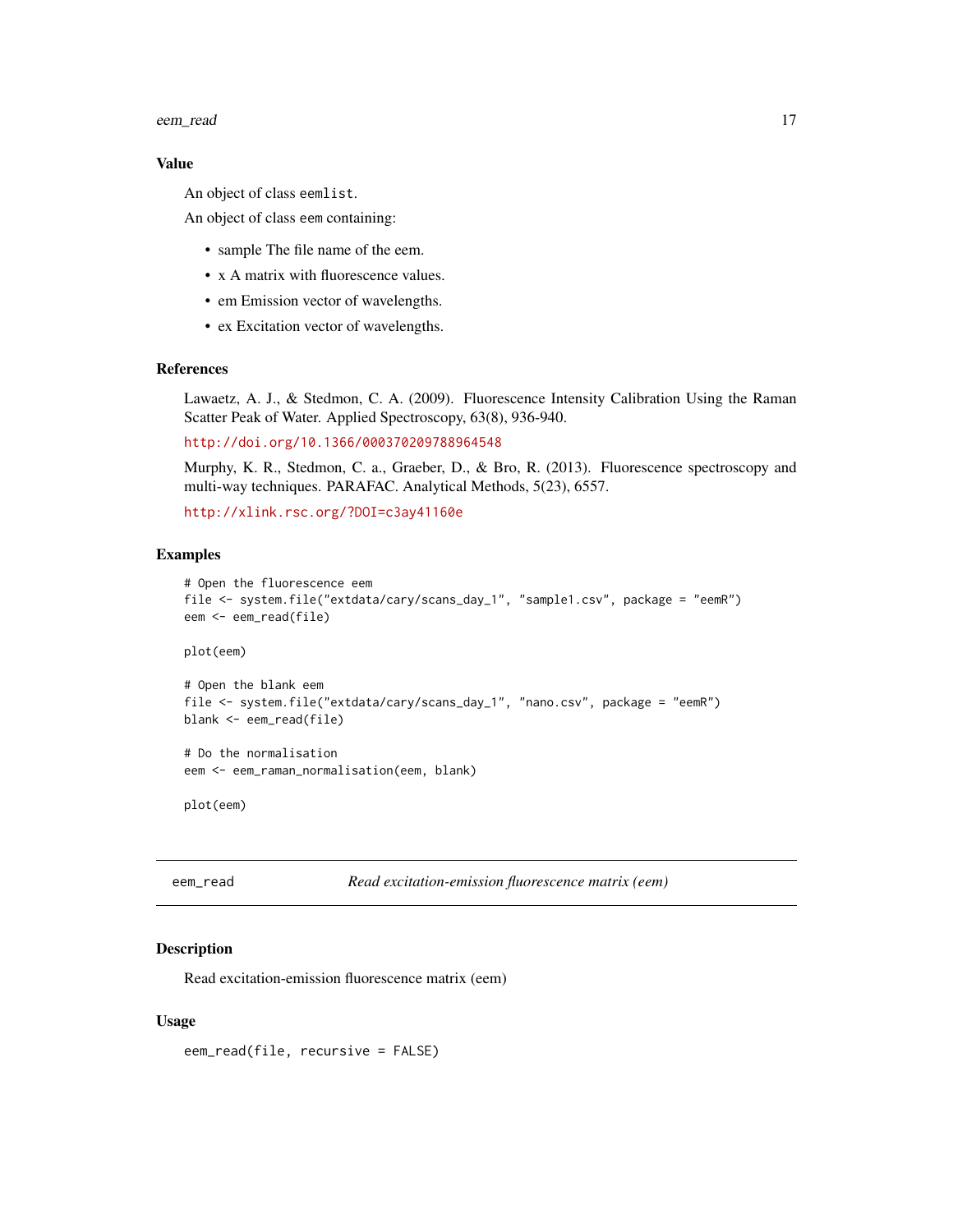## <span id="page-17-0"></span>Arguments

| file      | File name or folder containing fluorescence file $(s)$ . |
|-----------|----------------------------------------------------------|
| recursive | logical. Should the listing recurse into directories?    |

## Details

At the moment, Cary Eclipse, Aqualog and Shimadzu EEMs are supported.

eemR will automatically try to determine from which spectrofluorometer the files originate and load the data accordingly. Note that EEMs are reshaped so  $X[1, 1]$  represents the fluorescence intensity at  $X[\text{min(ex)}, \text{min(em)}]$ .

## Value

If file is a single filename:

An object of class eem containing:

- sample The file name of the eem.
- x A matrix with fluorescence values.
- em Emission vector of wavelengths.
- ex Excitation vector of wavelengths.

If file is a folder, the function returns an object of class eemlist which is simply a list of eem.

# Examples

```
file <- system.file("extdata/cary/scans_day_1/", package = "eemR")
eems <- eem_read(file, recursive = TRUE)
```
eem\_remove\_blank *Blank correction*

# Description

This function is used to remove blank from eems which can help to reduce the effect of scatter bands.

#### Usage

eem\_remove\_blank(eem, blank = NA)

## Arguments

| eem   | An object of class eemlist. |
|-------|-----------------------------|
| blank | An object of class eemlist. |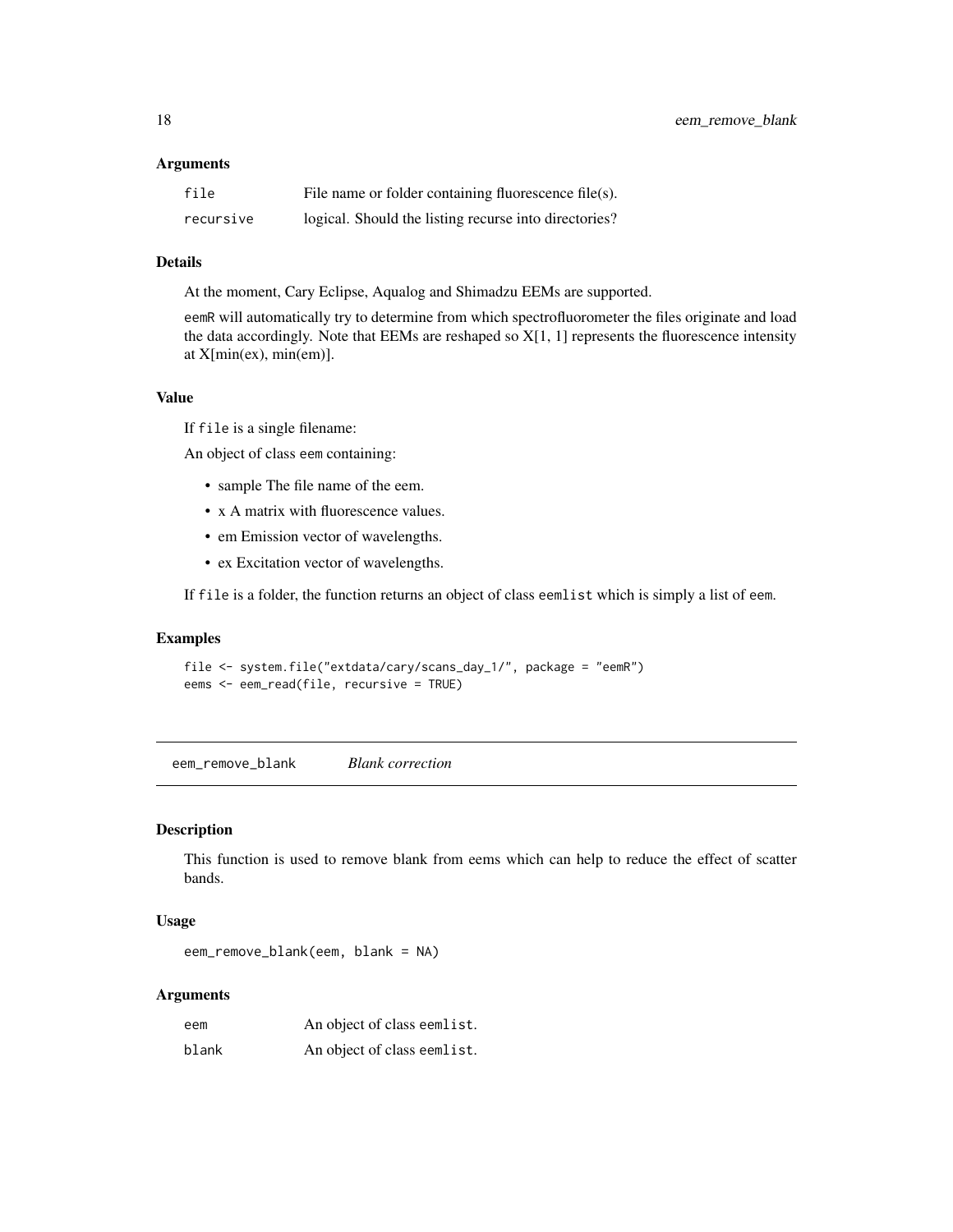#### Details

The function will first try to use the provided blank. If the blank is omitted, the function will then try to extract the blank from the eemlist object. This is done by looking for sample names containing one of these complete or partial strings (ignoring case):

- 1. nano
- 2. miliq
- 3. milliq
- 4. mq
- 5. blank

Note that if blank is omitted, the function will group the eemlist based on file location and will assumes that there is a blank sample in each folder. In that context, the blank will be used on each sample in the same folder. If more than one blank is found they will be averaged (a message will be printed if this appends).

Consider the following example where there are two folders that could represent scans performed on two different days 'scans\_day\_1' and 'scans\_day\_2'.

```
scans_day_1
               nano.csv
               sample1.csv
               sample2.csv
               sample3.csv
scans_day_2
               blank.csv
               s1.csv
               s2.csv
               s3.csv
```
In each folder there are three samples and one blank files. In that context, 'eem\_remove\_blank()' will use the blank 'nano.csv' from 'sample1.csv', 'sample2.csv' and 'sample3.csv'. The same strategy will be used for files in folder 'scans\_day\_2' but with blank named 'blank.csv'.

Note that the blanks eem are not returned by the function.

Note that blank correction should be performed before Raman normalization (eem\_raman\_normalisation()). An error will occur if trying to perform blank correction after Raman normalization.

#### Value

An object of class eemlist.

## References

Murphy, K. R., Stedmon, C. a., Graeber, D., & Bro, R. (2013). Fluorescence spectroscopy and multi-way techniques. PARAFAC. Analytical Methods, 5(23), 6557. http://doi.org/10.1039/c3ay41160e

<http://xlink.rsc.org/?DOI=c3ay41160e>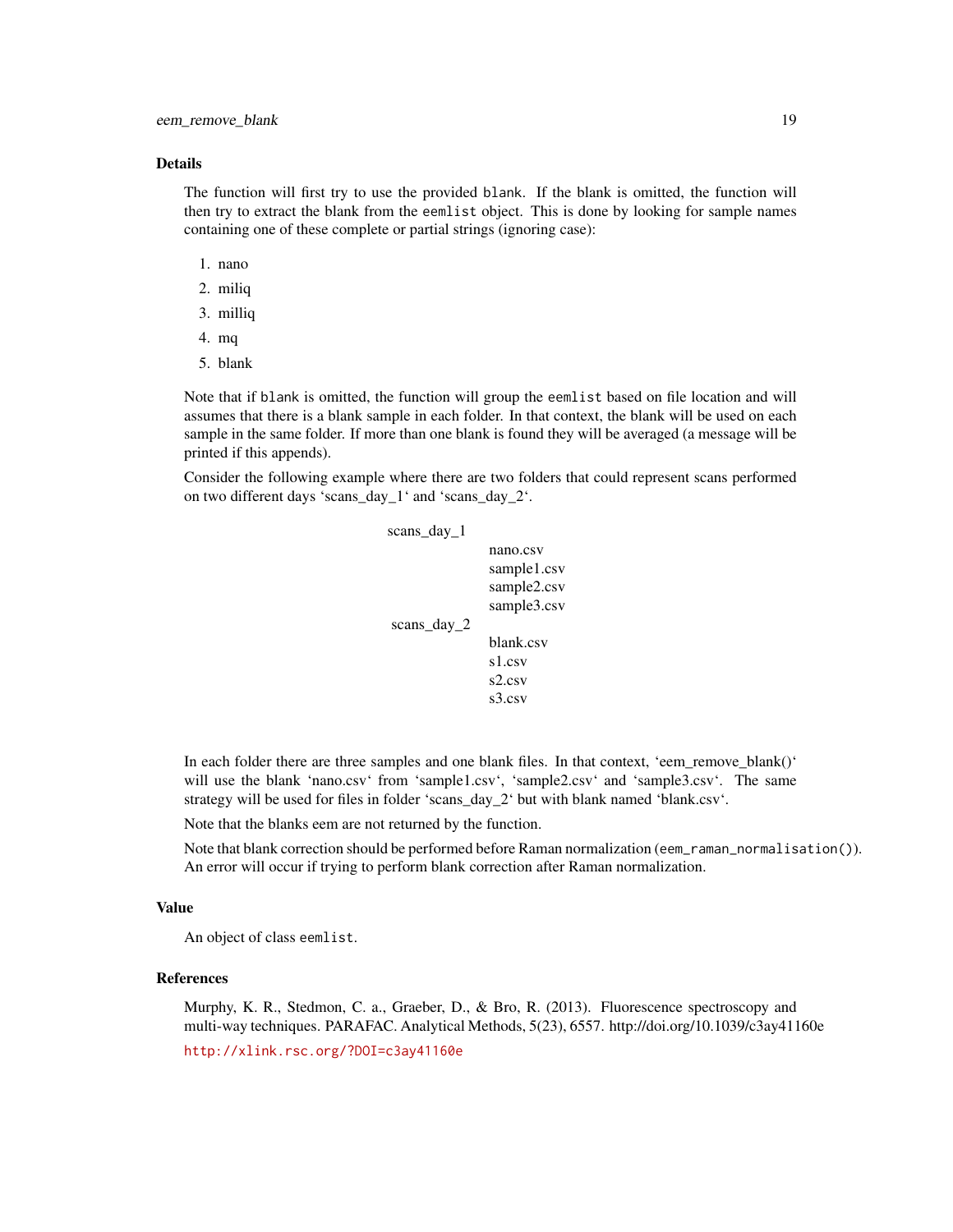## Examples

```
## Example 1
# Open the fluorescence eem
file <- system.file("extdata/cary/scans_day_1", "sample1.csv", package = "eemR")
eem <- eem_read(file)
plot(eem)
# Open the blank eem
file <- system.file("extdata/cary/scans_day_1", "nano.csv", package = "eemR")
blank <- eem_read(file)
plot(blank)
# Remove the blank
eem <- eem_remove_blank(eem, blank)
plot(eem)
## Example 2
# Open the fluorescence eem
folder <- system.file("extdata/cary/scans_day_1", package = "eemR")
eems <- eem_read(folder)
plot(eems, which = 3)
# Open the blank eem
file <- system.file("extdata/cary/scans_day_1", "nano.csv", package = "eemR")
blank <- eem_read(file)
plot(blank)
# Remove the blank
eem <- eem_remove_blank(eems, blank)
plot(eems, which = 3)
# Automatic correction
folder <- system.file("extdata/cary/", package = "eemR")
# Look at the folder structure
list.files(folder, "*.csv", recursive = TRUE)
eems <- eem_read(folder, recursive = TRUE)
res <- eem_remove_blank(eems)
```
eem\_remove\_scattering *Remove Raman and Rayleigh scattering*

<span id="page-19-0"></span>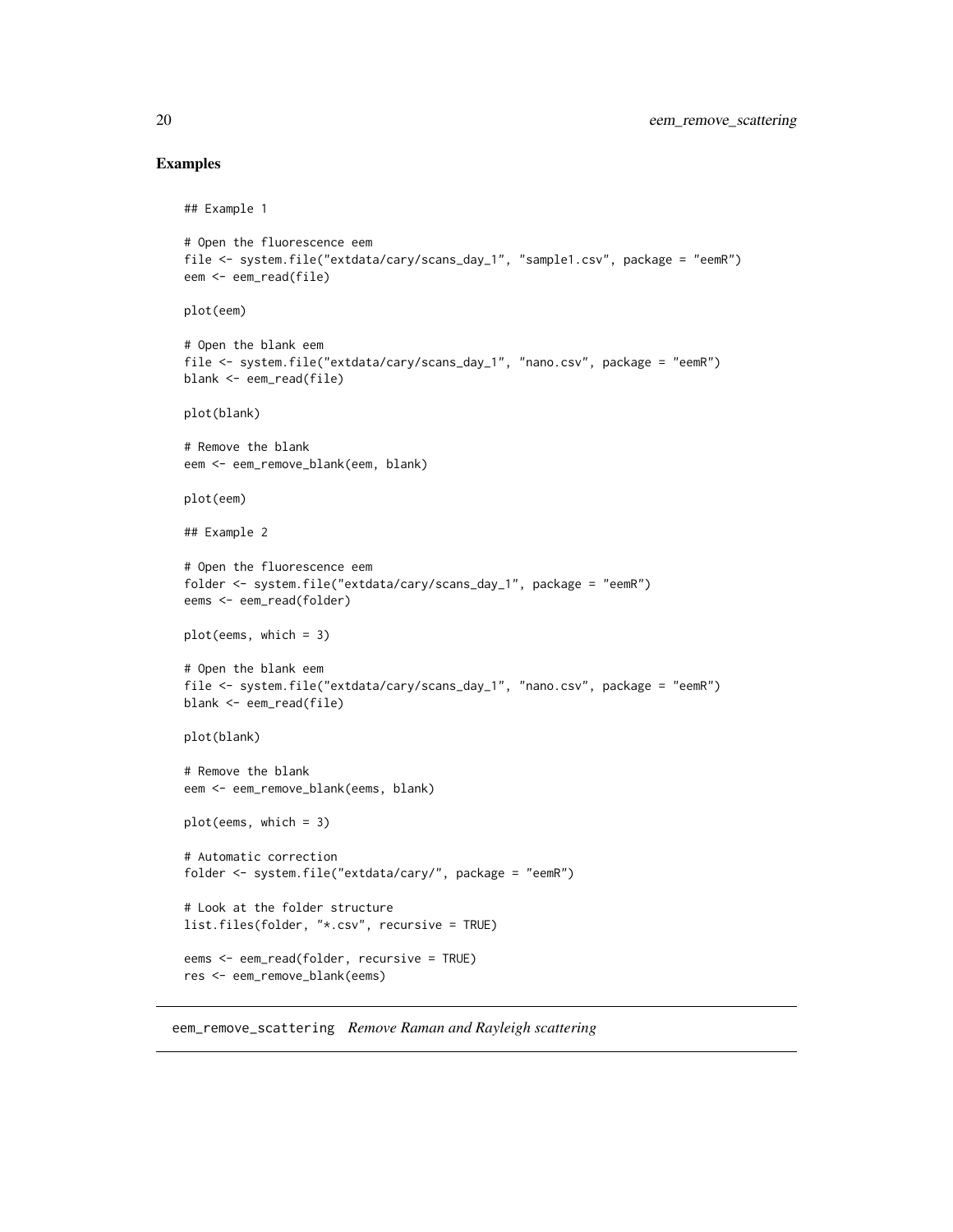# Description

Remove Raman and Rayleigh scattering

#### Usage

```
eem_remove_scattering(eem, type, order = 1, width = 10)
```
#### Arguments

| eem   | An object of class eemlist.                                   |
|-------|---------------------------------------------------------------|
| type  | A string, either "raman" or "rayleigh".                       |
| order | A integer number, either 1 (first order) or 2 (second order). |
| width | Slit width in nm for the cut. Default is 10 nm.               |

# Value

An object of class eemlist.

## References

Lakowicz, J. R. (2006). Principles of Fluorescence Spectroscopy. Boston, MA: Springer US.#'

<http://doi.org/10.1007/978-0-387-46312-4>

Murphy, K. R., Stedmon, C. a., Graeber, D., & Bro, R. (2013). Fluorescence spectroscopy and multi-way techniques. PARAFAC. Analytical Methods, 5(23), 6557. http://doi.org/10.1039/c3ay41160e#'

<http://xlink.rsc.org/?DOI=c3ay41160e>

## Examples

```
# Open the fluorescence eem
file <- system.file("extdata/cary/scans_day_1", "sample1.csv", package = "eemR")
eem <- eem_read(file)
plot(eem)
# Remove the scattering
eem <- eem_remove_scattering(eem = eem, type = "raman", order = 1, width = 10)
eem <- eem_remove_scattering(eem = eem, type = "rayleigh", order = 1, width = 10)
plot(eem)
```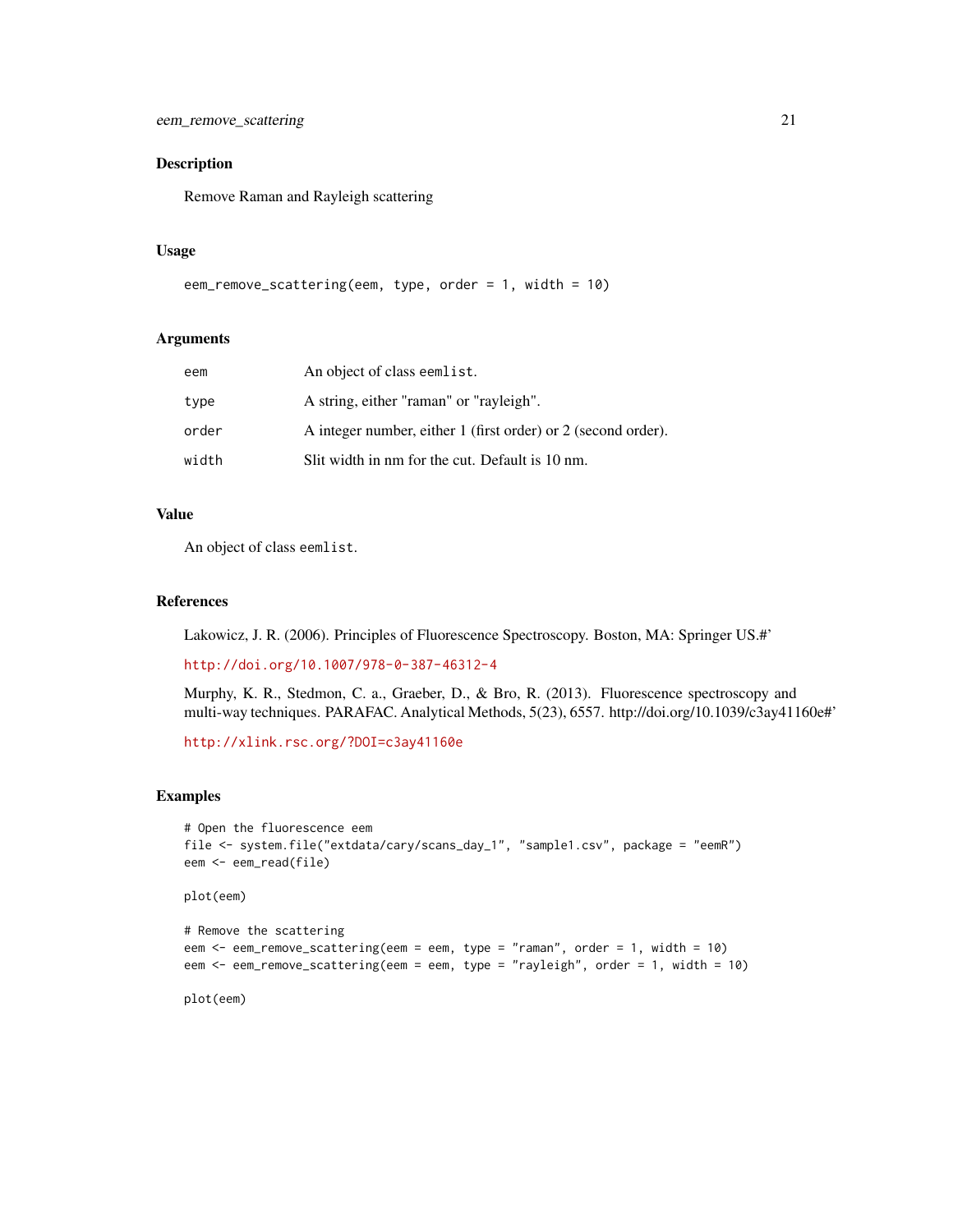<span id="page-21-0"></span>eem\_set\_wavelengths *Set Excitation and/or Emission wavelengths*

## Description

This function allows to manually specify either excitation or emission vector of wavelengths in EEMs. This function is mostly used with spectrophotometers such as Shimadzu that do not include excitation wavelengths in fluorescence files.

# Usage

eem\_set\_wavelengths(eem, ex, em)

# Arguments

| eem | An object of class eemlist.                 |
|-----|---------------------------------------------|
| ex  | A numeric vector of excitation wavelengths. |
| em  | A numeric vector of emission wavelengths.   |

## Value

An object of class eemlist.

# Examples

```
folder <- system.file("extdata/shimadzu", package = "eemR")
eem <- eem_read(folder)
eem <- eem_set_wavelengths(eem, ex = seq(230, 450, by = 5))
plot(eem)
```
plot.eemlist *Surface plot of eem*

# Description

Surface plot of eem

## Usage

```
## S3 method for class 'eemlist'
plot(x, which = 1, interactive = FALSE,show_peaks = FALSE, ...)
```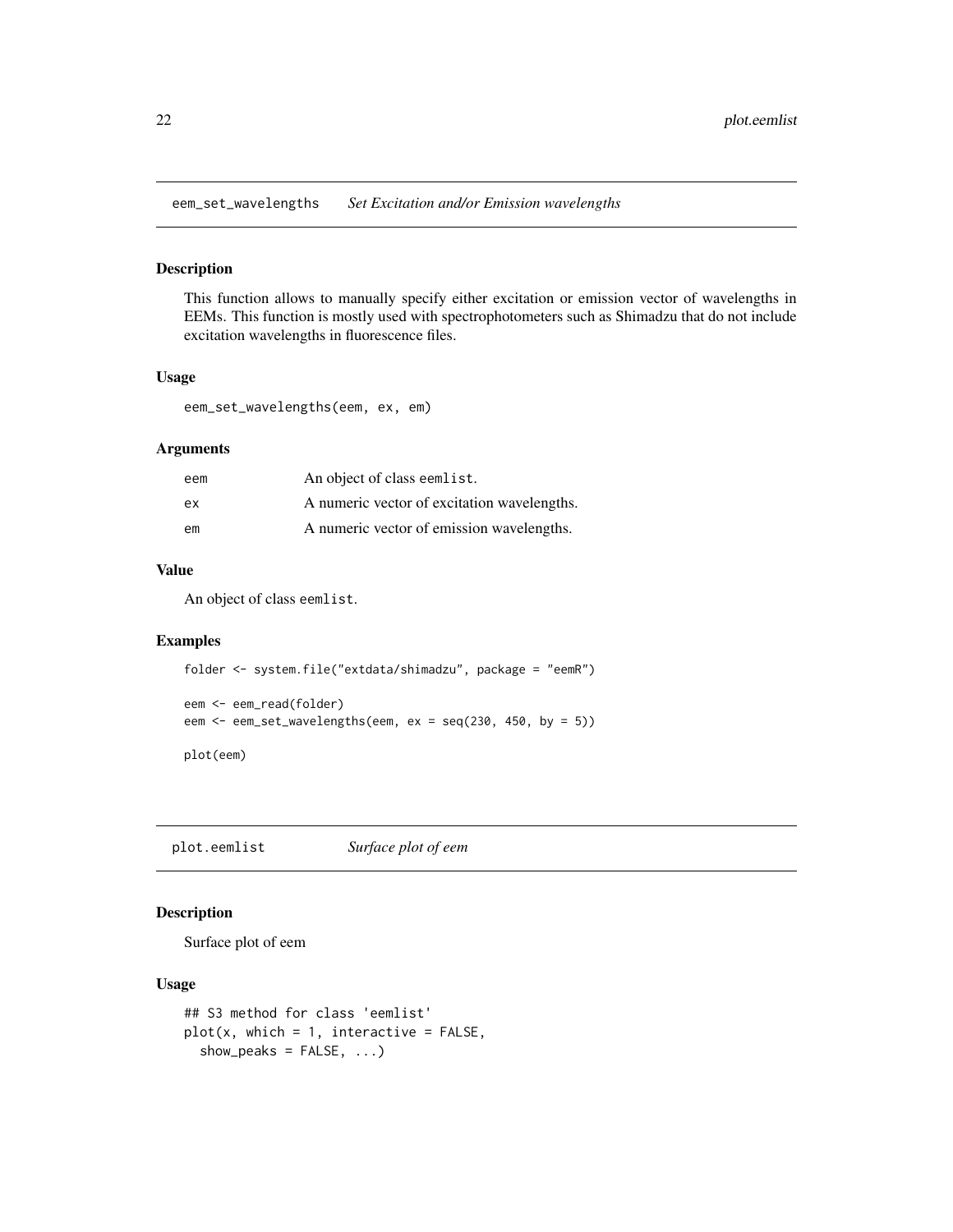# <span id="page-22-0"></span>print.eemlist 23

#### Arguments

| $\mathsf{x}$ | An object of class eemlist.                                                                        |
|--------------|----------------------------------------------------------------------------------------------------|
| which        | An integer representing the index of eem to be plotted.                                            |
| interactive  | If TRUE a Shiny app will start to visualize EEMS.                                                  |
| show_peaks   | Boolean indicating if Cobble's peaks should be displayed on the surface plot.<br>Default is FALSE. |
| $\cdots$     | Extra arguments for image.plot.                                                                    |

# Examples

```
folder <- system.file("extdata/cary/scans_day_1/", package = "eemR")
eem <- eem_read(folder)
```
plot(eem, which = 3)

print.eemlist *Display summary of an eemlist object*

## Description

Display summary of an eemlist object

## Usage

## S3 method for class 'eemlist'  $print(x, \ldots)$ 

## Arguments

|   | An object of class eemlist. |
|---|-----------------------------|
| . | Extra arguments.            |

## Value

A data frame containing summarized information on EEMs.

sample Character. Sample name of the EEM,

ex\_min Numerical. Minimum excitation wavelength

ex\_max Numerical. Maximum excitation wavelength

em\_min Numerical. Minimum emission wavelength

em\_max Numerical. Maximum emission wavelength

is\_blank\_corrected Logical. TRUE if the sample has been blank corrected.

is\_scatter\_corrected Logical. TRUE if scattering bands have been removed from the sample.

is\_ife\_corrected Logical. TRUE if the sample has been corrected for inner-filter effect.

is raman\_normalized Logical. TRUE if the sample has been Raman normalized.

manufacturer Character. The name of the manufacturer.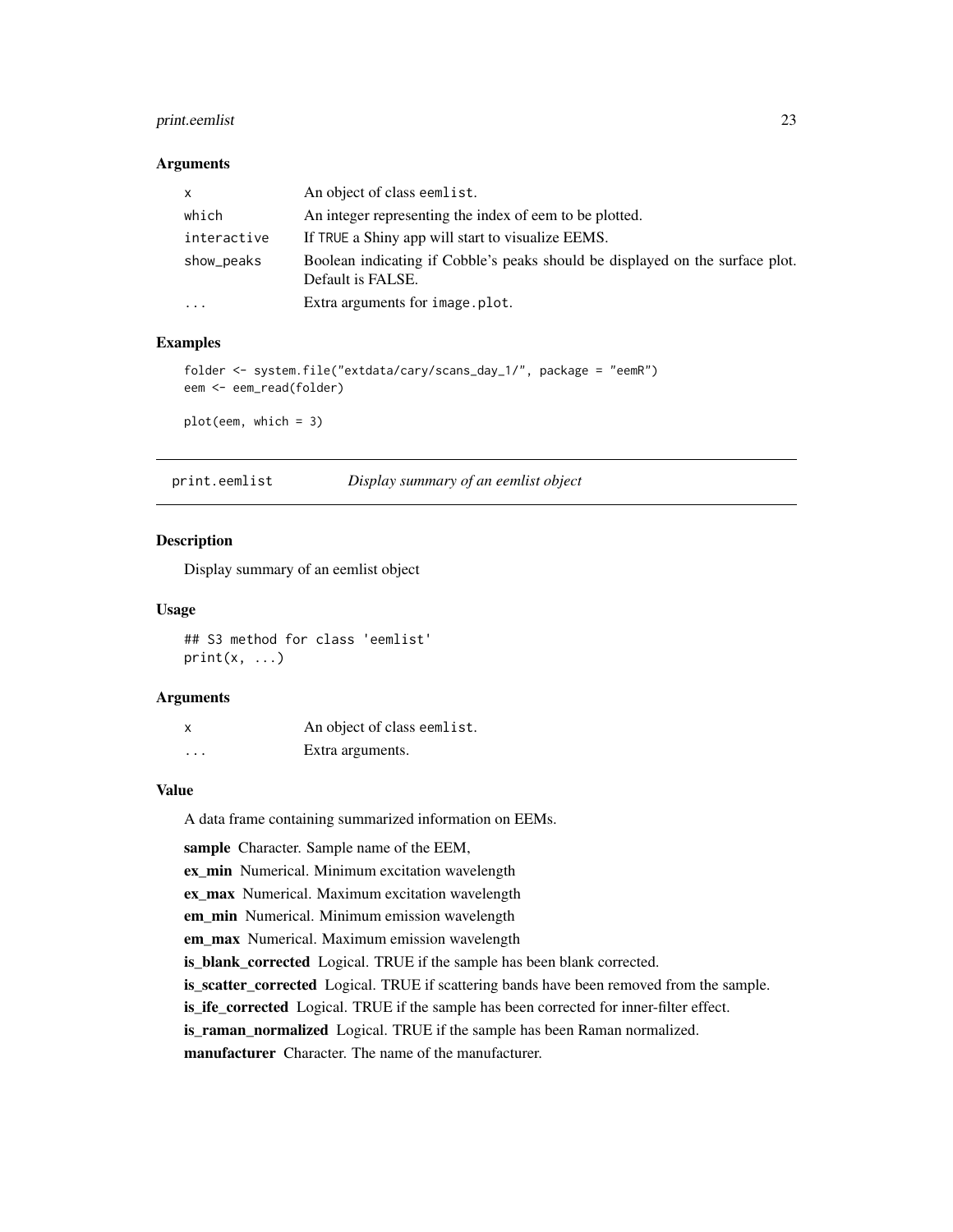## Examples

```
folder <- system.file("extdata/cary", package = "eemR")
eem <- eem_read(folder, recursive = TRUE)
```
print(eem)

summary.eem *Display summary of an eem object*

# **Description**

Display summary of an eem object

## Usage

```
## S3 method for class 'eem'
summary(object, ...)
```
## Arguments

| object   | An object of class eem. |
|----------|-------------------------|
| $\cdots$ | Extra arguments.        |

#### Value

A data frame containing summarized information on EEMs.

sample Character. Sample name of the EEM,

ex\_min Numerical. Minimum excitation wavelength

ex\_max Numerical. Maximum excitation wavelength

em\_min Numerical. Minimum emission wavelength

em\_max Numerical. Maximum emission wavelength

is\_blank\_corrected Logical. TRUE if the sample has been blank corrected.

is\_scatter\_corrected Logical. TRUE if scattering bands have been removed from the sample.

is\_ife\_corrected Logical. TRUE if the sample has been corrected for inner-filter effect.

is\_raman\_normalized Logical. TRUE if the sample has been Raman normalized.

manufacturer Character. The name of the manufacturer.

## Examples

```
file <- system.file("extdata/cary/scans_day_1/", "sample1.csv", package = "eemR")
eem <- eem_read(file)
```
summary(eem)

<span id="page-23-0"></span>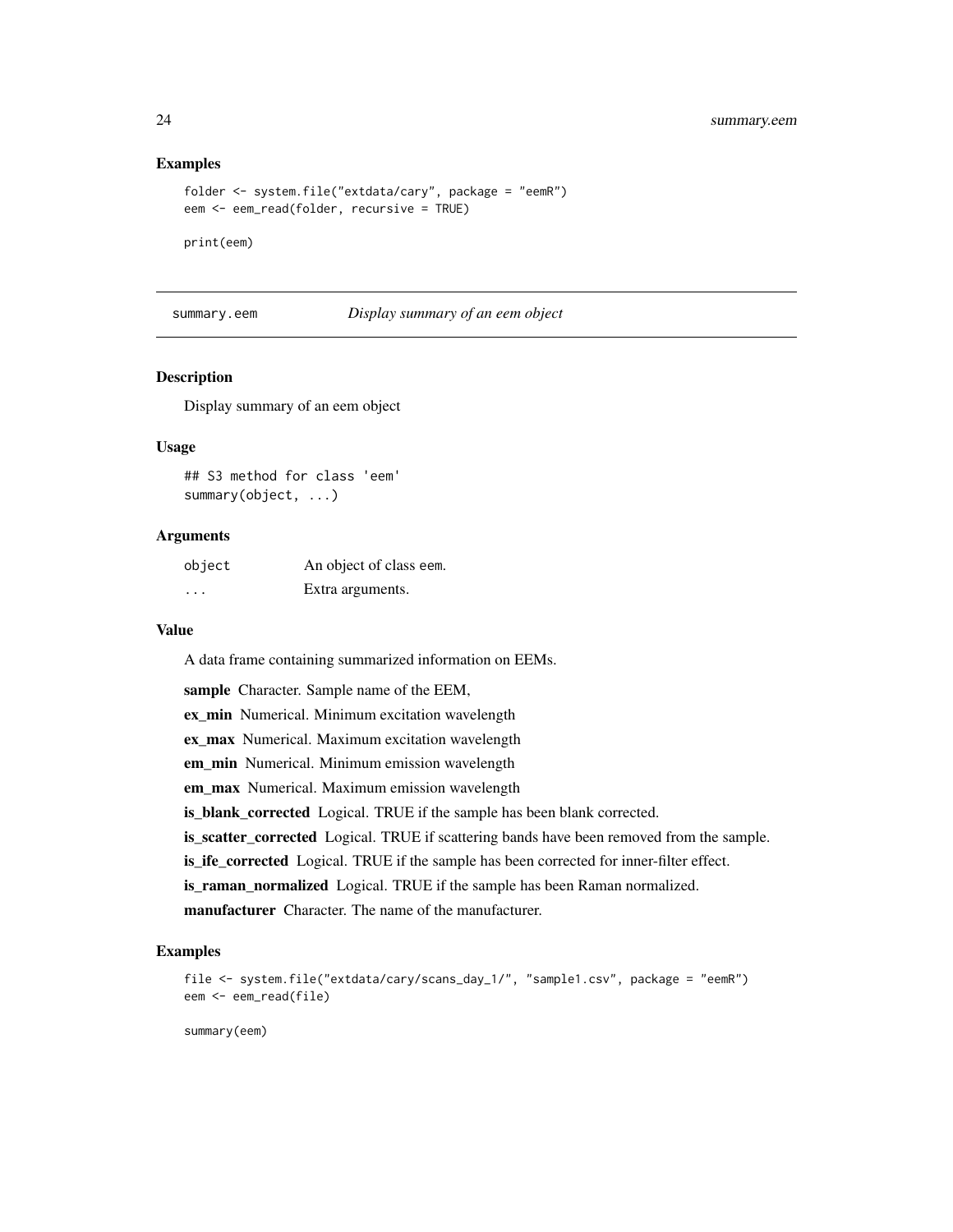<span id="page-24-0"></span>summary.eemlist *Display summary of an eemlist object*

# Description

Display summary of an eemlist object

#### Usage

```
## S3 method for class 'eemlist'
summary(object, ...)
```
# Arguments

| object  | An object of class eemlist. |
|---------|-----------------------------|
| $\cdot$ | Extra arguments.            |

# Value

A data frame containing summarized information on EEMs.

sample Character. Sample name of the EEM,

ex\_min Numerical. Minimum excitation wavelength

ex\_max Numerical. Maximum excitation wavelength

em\_min Numerical. Minimum emission wavelength

em\_max Numerical. Maximum emission wavelength

is\_blank\_corrected Logical. TRUE if the sample has been blank corrected.

is\_scatter\_corrected Logical. TRUE if scattering bands have been removed from the sample.

is\_ife\_corrected Logical. TRUE if the sample has been corrected for inner-filter effect.

is\_raman\_normalized Logical. TRUE if the sample has been Raman normalized.

manufacturer Character. The name of the manufacturer.

# Examples

```
folder <- system.file("extdata/cary", package = "eemR")
eem <- eem_read(folder, recursive = TRUE)
```
summary(eem)